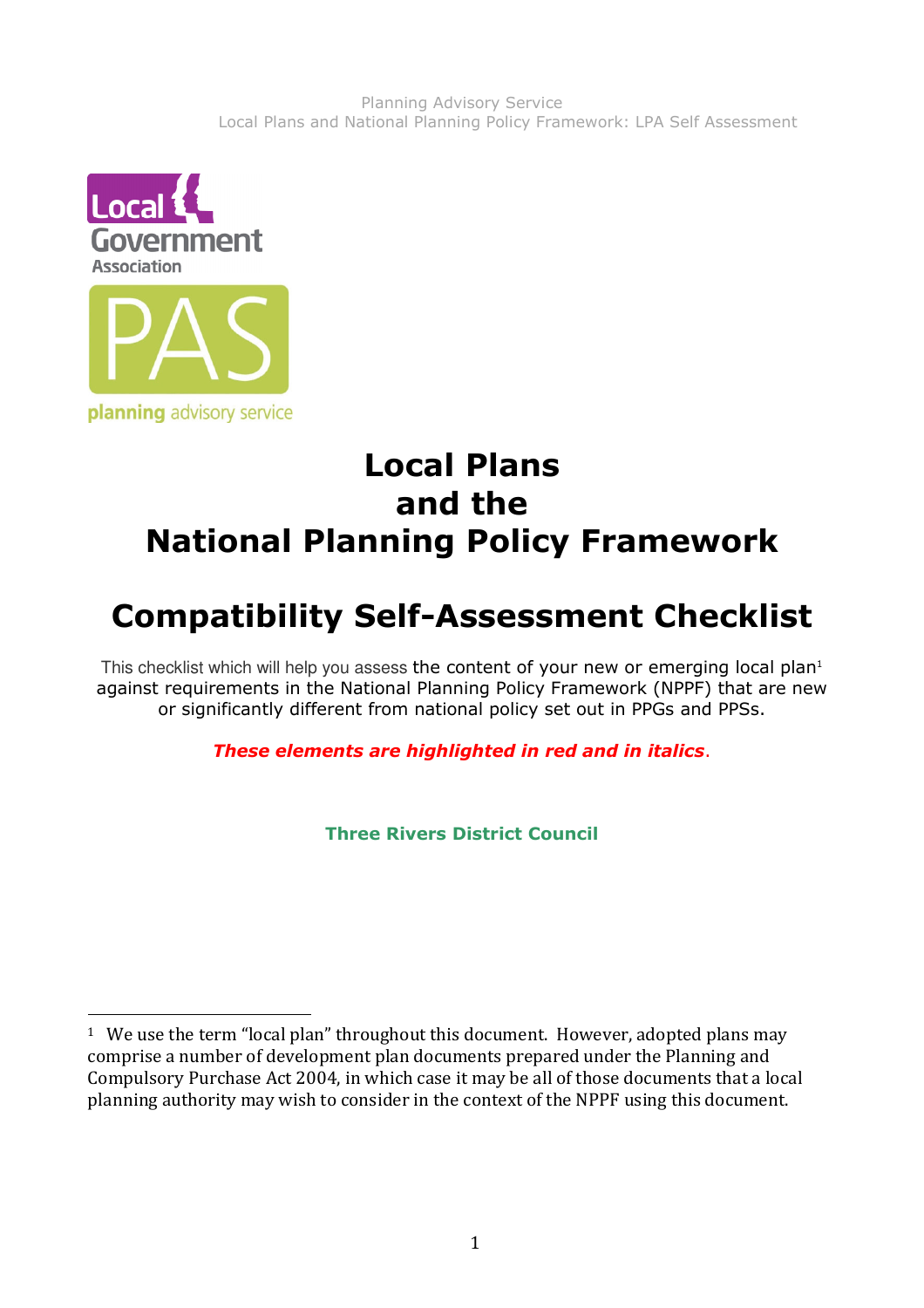#### 1A: Achieving sustainable development

| The presumption in favour of sustainable development and core planning principles (para 6-17)                                                                                 |                                                                                              |                                                                                                                                                                                                                                                                                                                                                                                                                                                         |                                                                                                          |
|-------------------------------------------------------------------------------------------------------------------------------------------------------------------------------|----------------------------------------------------------------------------------------------|---------------------------------------------------------------------------------------------------------------------------------------------------------------------------------------------------------------------------------------------------------------------------------------------------------------------------------------------------------------------------------------------------------------------------------------------------------|----------------------------------------------------------------------------------------------------------|
| <b>What NPPF expects local</b><br>plans to include to deliver its<br>objectives                                                                                               | Questions to help understand<br>whether your local plan<br>includes what NPPF expects        | Does your local plan address this issue and<br>meet the NPPF's expectations?                                                                                                                                                                                                                                                                                                                                                                            | <b>How significant</b><br>are any<br>differences?<br>Do they affect<br>your overall<br>strategy?         |
| Policies in local plans should<br>follow the approach of the<br>presumption in favour of<br>sustainable development and<br>guide how it should be applied<br>locally $(15)$ . | Does the plan positively seek<br>opportunities to meet the<br>development needs of the area? | The golden thread of the NPPF is<br>sustainable development, of which there<br>are 3 dimensions: economic, social and<br>environmental. The Council's Core<br><b>Strategy</b> plans positively for growth by<br>adopting a positive approach to enabling<br>appropriate development in appropriate<br>places. Core Strategy Policy CP1 sets<br>out that Sustainable Development is the<br>key principle underpinning the Three Rivers<br>Core Strategy. | There are no<br>significant<br>differences. As<br>such there is no<br>effect on the<br>overall strategy. |
|                                                                                                                                                                               |                                                                                              | The Development Management Policies<br>and Core Strategy meet objectively<br>assessed needs. The DM Policies builds<br>on and refines the goals of the Core<br><b>Strategy</b> in line with the Government's<br>objectives to achieve sustainable<br>development.                                                                                                                                                                                       | There are no<br>significant<br>differences. As<br>such there is no<br>effect on the<br>overall strategy. |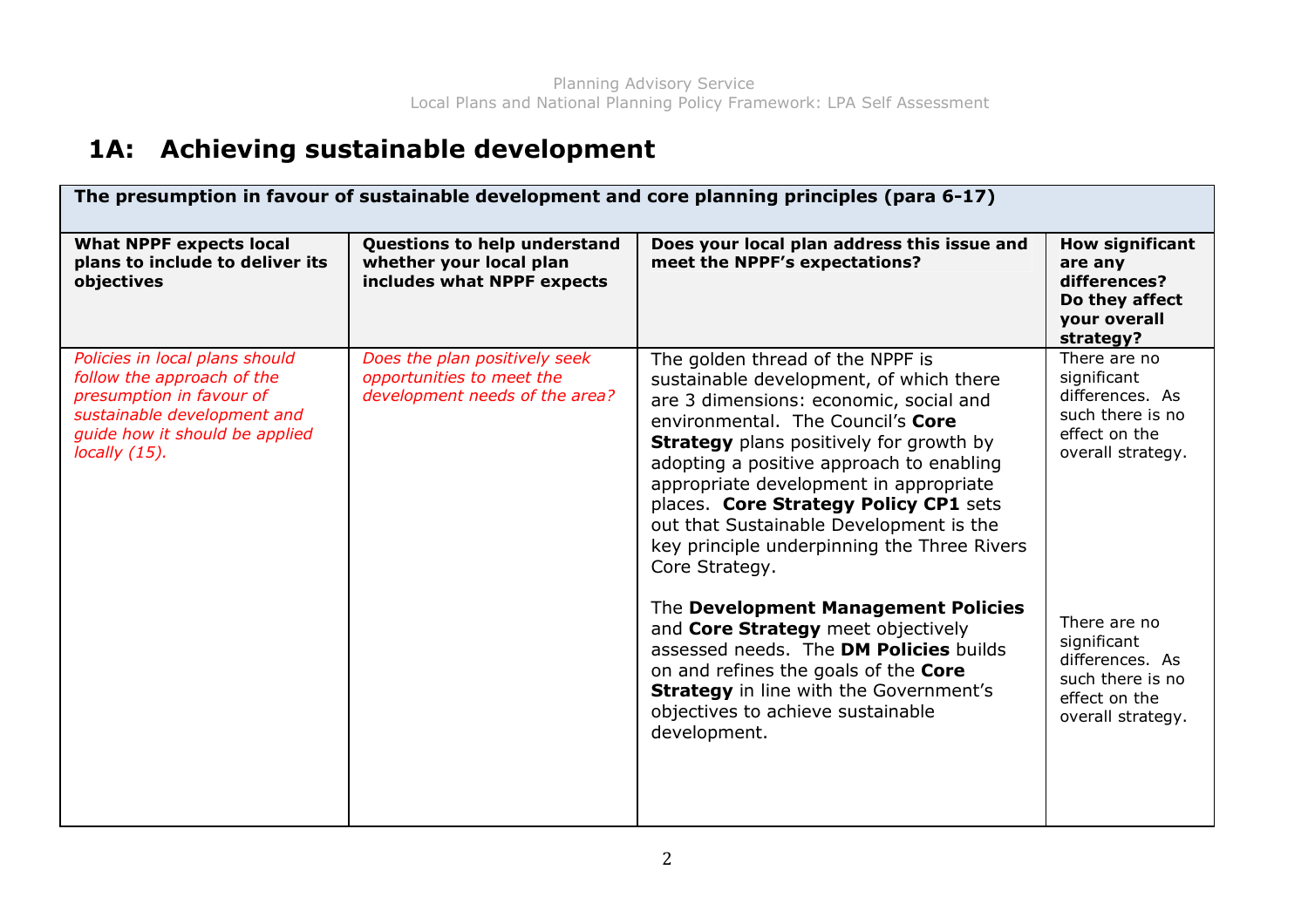| Does the plan meet objectively<br>assessed needs, with sufficient<br>flexibility to adapt to rapid<br>change, (subject to the caveats<br>set out in para14)?                                                                                                             | The Development Management Policies<br>builds upon the objectives of the Core<br><b>Strategy</b> to plan positively to meet the<br>economic, social and environmental needs<br>of the area, which have been considered in<br>the context of the caveats set out in<br>paragraph 14. The 'sound' Inspector's<br>Report following examination of the Core<br><b>Strategy</b> confirms that the Council has<br>adequately identified the special<br>requirements of each locality in the District<br>and that is has been demonstrated that<br>inequalities across the District will be dealt | There are no<br>significant<br>differences. As<br>such there is no<br>effect on the<br>overall strategy. |
|--------------------------------------------------------------------------------------------------------------------------------------------------------------------------------------------------------------------------------------------------------------------------|--------------------------------------------------------------------------------------------------------------------------------------------------------------------------------------------------------------------------------------------------------------------------------------------------------------------------------------------------------------------------------------------------------------------------------------------------------------------------------------------------------------------------------------------------------------------------------------------|----------------------------------------------------------------------------------------------------------|
| Do you have a policy or policies<br>which reflect the principles of the<br>presumption in favour of<br>sustainable development? A<br>model policy is provided on the<br>Planning Portal in the Local Plans<br>section, as a suggestion (but this<br>isn't prescriptive). | with.<br>Policy CP1 of the Core Strategy is the<br>Council's overarching policy on sustainable<br>development.<br>Paragraph 5.2 of the Core Strategy sets out<br>that sustainable development is the key<br>principle underpinning the Three Rivers<br>Core Strategy and is critical to the delivery<br>of many of the Council's and community's<br>aspirations.                                                                                                                                                                                                                           | There are no<br>significant<br>differences. As<br>such there is no<br>effect on the<br>overall strategy. |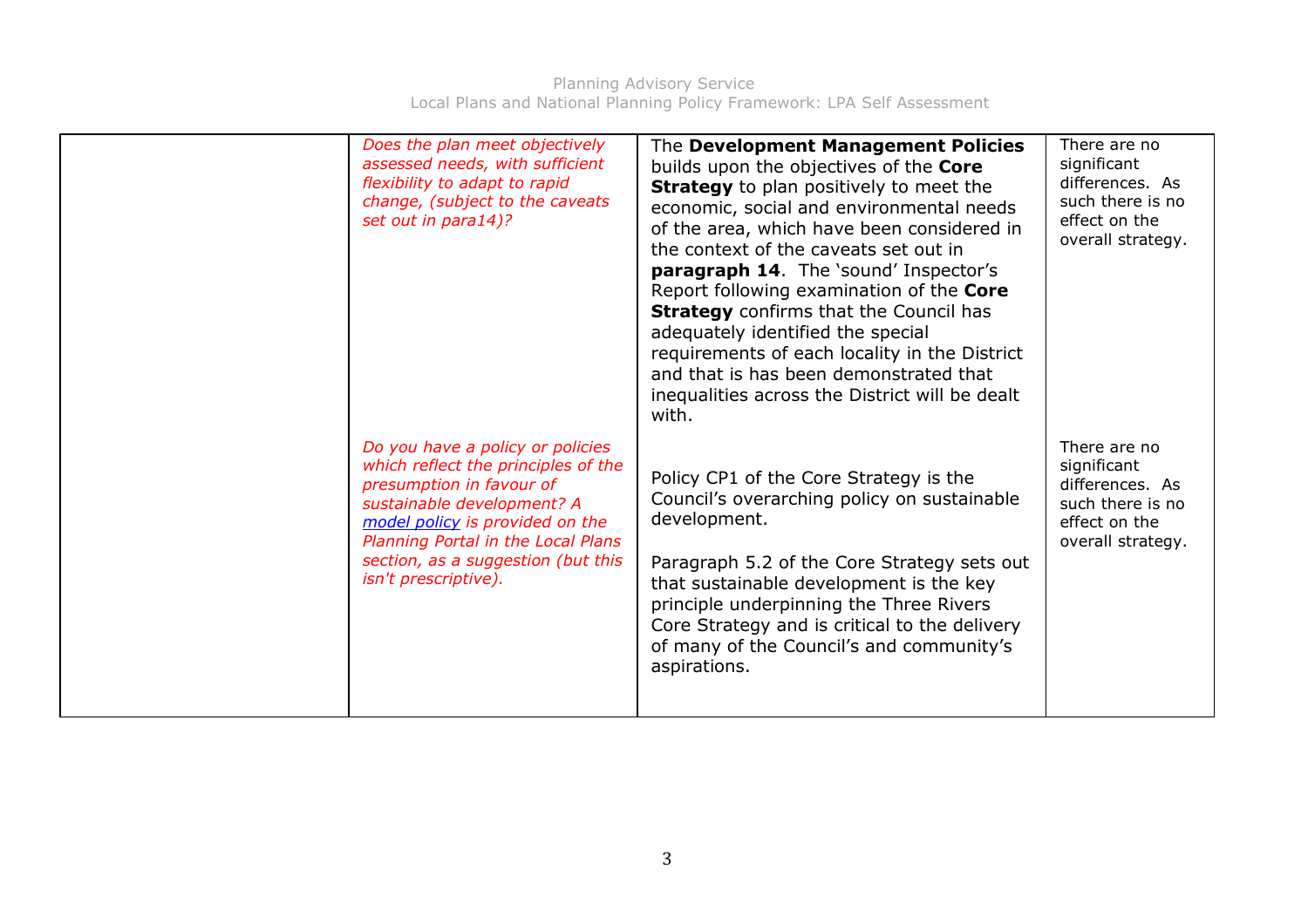| The NPPF sets out a set of 12<br>core land-use principles which<br>should underpin plan-making<br>(and decision-making) (17) | • be genuinely plan-led,<br>empowering local people to<br>shape their surroundings, with<br>succinct local and neighbourhood<br>plans setting out a positive<br>vision for the future of the area.<br>Plans should be kept up to date,<br>and be based on joint working<br>and co-operation to address<br>larger than local issues. They<br>should provide a practical<br>framework within which<br>decisions on planning<br>applications can be made with a<br>high degree of predictability and<br>efficiency | Paragraph 17 of the NPPF outlines 12 core<br>land use principles which should underpin<br>plan-making, encompassing ideas on joint<br>working effective cooperation, improving<br>the quality of the environment, sustainable<br>economic development, high quality design,<br>promoting vitality whilst protecting the<br>Green Belt, environment and energy<br>conservation, effective land reuse,<br>appropriate mixed use functions, heritage<br>conservation, sustainable transport and<br>improvements community and cultural<br>facilities.<br>The DM Polices are consistent with these<br>12 objectives of the NPPF. | There are no<br>significant<br>differences. As<br>such there is no<br>effect on the<br>overall strategy. |
|------------------------------------------------------------------------------------------------------------------------------|-----------------------------------------------------------------------------------------------------------------------------------------------------------------------------------------------------------------------------------------------------------------------------------------------------------------------------------------------------------------------------------------------------------------------------------------------------------------------------------------------------------------|------------------------------------------------------------------------------------------------------------------------------------------------------------------------------------------------------------------------------------------------------------------------------------------------------------------------------------------------------------------------------------------------------------------------------------------------------------------------------------------------------------------------------------------------------------------------------------------------------------------------------|----------------------------------------------------------------------------------------------------------|
|                                                                                                                              |                                                                                                                                                                                                                                                                                                                                                                                                                                                                                                                 | The Core Strategy Spatial Strategy<br>affirms that the potential of mixed use<br>development will be considered as part of<br>the development of sustainable<br>communities.                                                                                                                                                                                                                                                                                                                                                                                                                                                 |                                                                                                          |
|                                                                                                                              |                                                                                                                                                                                                                                                                                                                                                                                                                                                                                                                 | The Core Strategy is a genuine plan lad<br>document which has been found 'sound' by<br>an independent Inspector. The vision is<br>positive and seeks to address the District's<br>specific issues in a sustainable way. Core<br><b>Strategy Spatial Vision highlights the</b><br>priorities for the future of the District and<br>the Strategic Objectives seek to ensure<br>the Local Plan's vision is implemented,                                                                                                                                                                                                         | There are no<br>significant<br>differences. As<br>such there is no<br>effect on the<br>overall strategy. |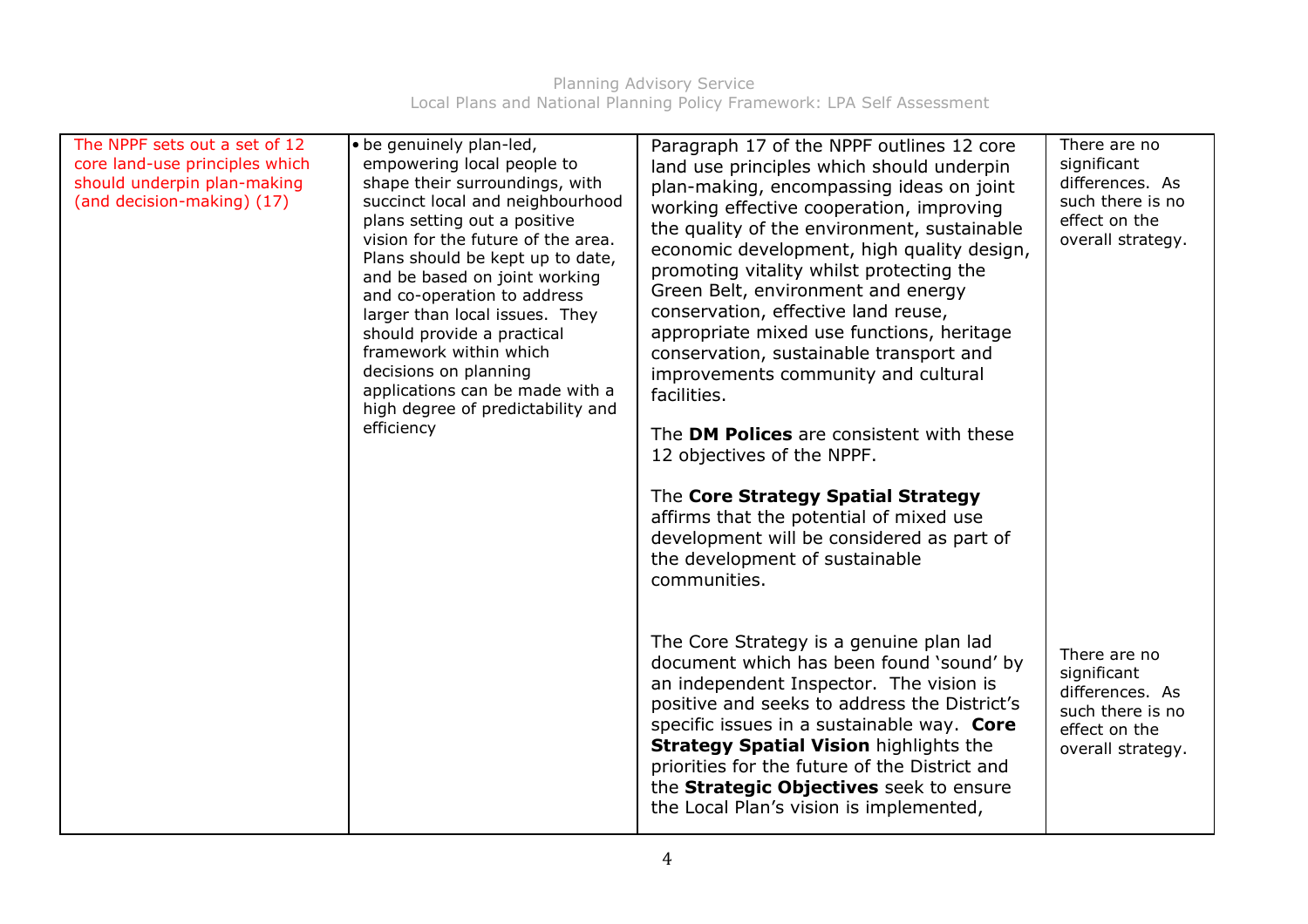|  | whilst also maintaining the goal of Core<br><b>Strategy Policy CP1</b> to ensure the<br>underlying principle of sustainable<br>development is promoted. The Core<br><b>Strategy Place-Shaping Policies assess</b><br>how each of the settlements are expected<br>to contribute to the future of the District,<br>the hierarchy of which is illustrated in Core<br>Strategy Figure 5. Appendix 7 of the<br><b>Core Strategy</b> sets out the Council's<br>monitoring strategy whilst Policy CP13<br>provides the framework for the monitoring<br>and delivery of growth and development in<br>the Core Strategy. To ensure the effective<br>and efficient delivery of the Core Strategy,<br>the Council will look to commit to joint-<br>working, where it is necessary and<br>beneficial to do so. It is recognised that it<br>may be necessary to require a review of the<br><b>Core Strategy</b> where conditions change,<br>however this can be done as part of the<br><b>Annual Monitoring Report. The Core</b><br>Strategy provides a high degree of<br>predictability and efficiency, however there<br>is still some reliance on the current saved<br>policies of the Local Plan (1996-2011)<br>are reviewed as part of the emerging DM<br>Policies. |                                |
|--|------------------------------------------------------------------------------------------------------------------------------------------------------------------------------------------------------------------------------------------------------------------------------------------------------------------------------------------------------------------------------------------------------------------------------------------------------------------------------------------------------------------------------------------------------------------------------------------------------------------------------------------------------------------------------------------------------------------------------------------------------------------------------------------------------------------------------------------------------------------------------------------------------------------------------------------------------------------------------------------------------------------------------------------------------------------------------------------------------------------------------------------------------------------------------------------------------------------------------------------------------------|--------------------------------|
|  |                                                                                                                                                                                                                                                                                                                                                                                                                                                                                                                                                                                                                                                                                                                                                                                                                                                                                                                                                                                                                                                                                                                                                                                                                                                            |                                |
|  |                                                                                                                                                                                                                                                                                                                                                                                                                                                                                                                                                                                                                                                                                                                                                                                                                                                                                                                                                                                                                                                                                                                                                                                                                                                            |                                |
|  |                                                                                                                                                                                                                                                                                                                                                                                                                                                                                                                                                                                                                                                                                                                                                                                                                                                                                                                                                                                                                                                                                                                                                                                                                                                            | There are no                   |
|  |                                                                                                                                                                                                                                                                                                                                                                                                                                                                                                                                                                                                                                                                                                                                                                                                                                                                                                                                                                                                                                                                                                                                                                                                                                                            | significant<br>differences. As |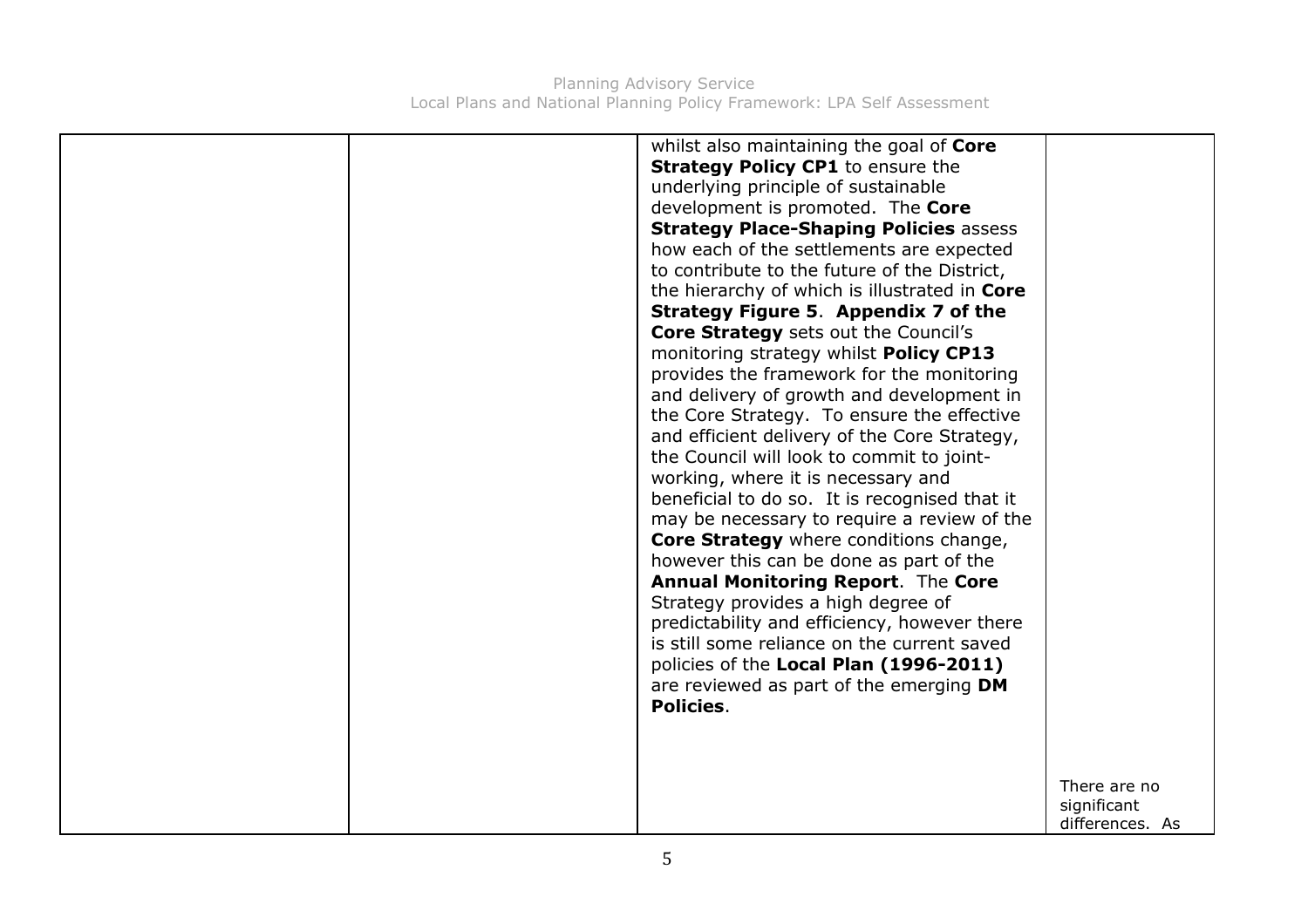| • not simply be about scrutiny,<br>but instead be a create exercise<br>in finding ways to enhance and<br>improve the places in which<br>people liver their lives                                                                                                                                                                                                                                                                                                                                                                                                                                                                                                                                                  | The Core Strategy sets out the long term<br>Spatial Vision for Three Rivers, designed to<br>improve the quality of people's lives both<br>now and in the future, whilst respecting the<br>distinctiveness of the different settlements<br>within the District. The Inspector's Report<br>confirms that the Core Strategy<br>adequately identified the special<br>requirements of each locality in the District.                                                                                                                                                                                                                                                                                                                                                                                                                                                                                   | such there is no<br>effect on the<br>overall strategy.                                                   |
|-------------------------------------------------------------------------------------------------------------------------------------------------------------------------------------------------------------------------------------------------------------------------------------------------------------------------------------------------------------------------------------------------------------------------------------------------------------------------------------------------------------------------------------------------------------------------------------------------------------------------------------------------------------------------------------------------------------------|---------------------------------------------------------------------------------------------------------------------------------------------------------------------------------------------------------------------------------------------------------------------------------------------------------------------------------------------------------------------------------------------------------------------------------------------------------------------------------------------------------------------------------------------------------------------------------------------------------------------------------------------------------------------------------------------------------------------------------------------------------------------------------------------------------------------------------------------------------------------------------------------------|----------------------------------------------------------------------------------------------------------|
| • proactively drive and support<br>sustainable economic<br>development to deliver the<br>homes, business and industrial<br>units, infrastructure and thriving<br>local places that the country<br>needs. Every effort should be<br>made to identify and then meet<br>the housing, business and other<br>development needs of an area,<br>and respond positively to wider<br>opportunities for growth. Plans<br>should take account of market<br>signals, such as land prices and<br>housing affordability, and set out<br>a clear strategy for allocating<br>sufficient land which is suitable<br>for development in their area,<br>taking account of the needs of<br>the residential and business<br>communities | The Core Strategy promotes sustainable<br>growth and development. The Core<br><b>Strategy</b> examination concludes that the<br>Council's approach to the supply and<br>distribution of housing is justified, to deliver<br>the 4,500 homes required by 2026 and that<br>the Council has a five year supply of<br>housing land. The approach to 'seeking<br>affordable housing is considered to be<br>justified, as is the Council's demonstration<br>that the delivery of development in each<br>location of the District will be effective and<br>that infrastructure requirements and school<br>provision have been considered'.<br>Furthermore, the Inspector commented<br>that the overall strategy is justified and<br>appropriate. The approach taken as to<br>where development should be located<br>according to the nature of the different<br>settlements is agreed, as is the general | There are no<br>significant<br>differences. As<br>such there is no<br>effect on the<br>overall strategy. |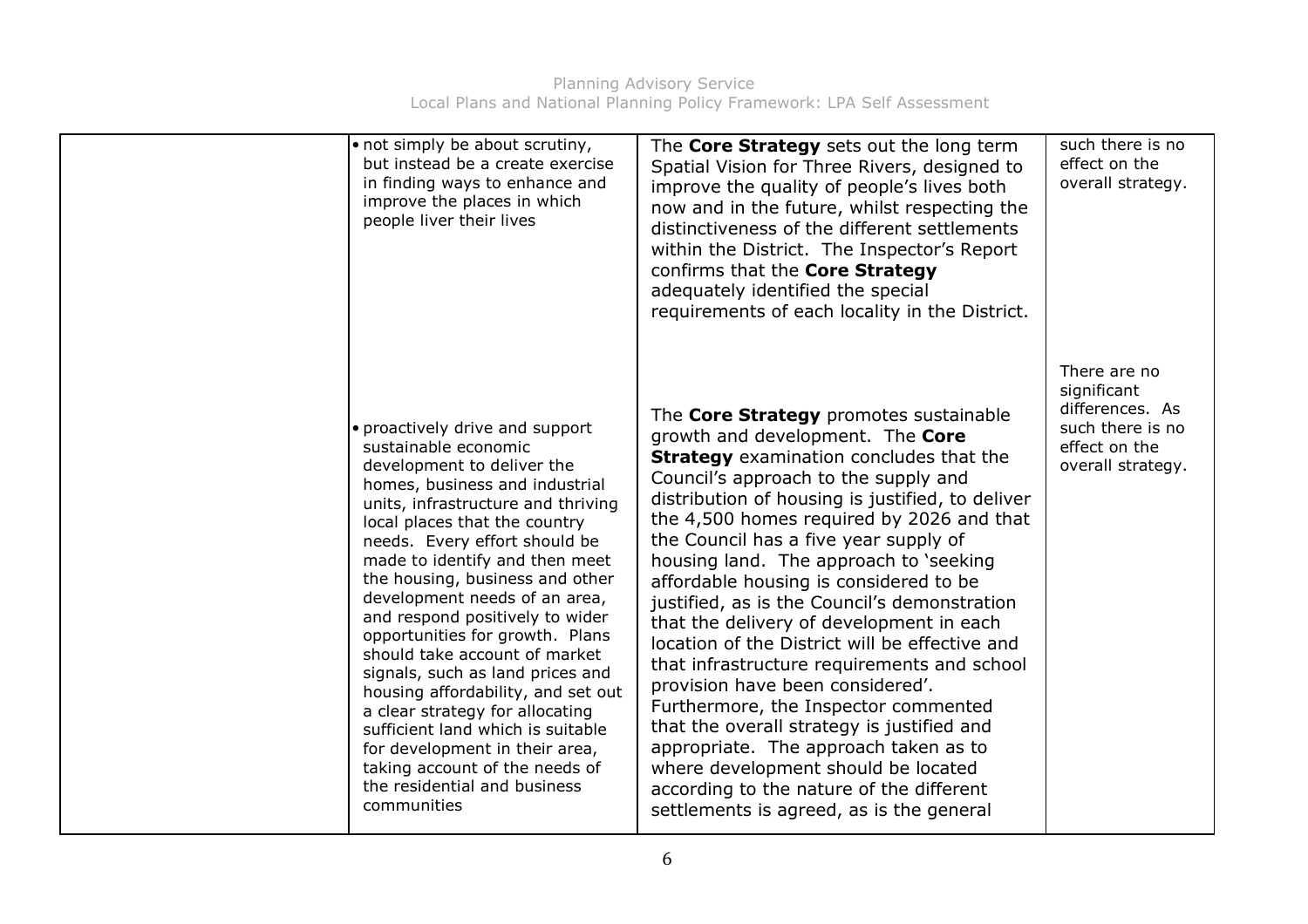| · always seek to secure high<br>quality design and a good | approach to the limited but future<br>development in the Green Belt<br><b>Spatial Vision (i)</b> seeks to recognise<br>opportunities to improve and enhance the<br>built, historic and natural environment<br>wherever possible. Strategic Objective<br>12 seeks to promote safety and security as<br>a high priority in the design of new<br>development in order to create attractive                                                                                                                                                                                                                                                                                                                                                       | There are no<br>significant<br>differences. As<br>such there is no<br>effect on the<br>overall strategy. |
|-----------------------------------------------------------|-----------------------------------------------------------------------------------------------------------------------------------------------------------------------------------------------------------------------------------------------------------------------------------------------------------------------------------------------------------------------------------------------------------------------------------------------------------------------------------------------------------------------------------------------------------------------------------------------------------------------------------------------------------------------------------------------------------------------------------------------|----------------------------------------------------------------------------------------------------------|
| land and buildings                                        | play. Policy CP1 (n) seeks to promote<br>buildings and public spaces of a high<br>enduring design quality that respects local<br>distinctiveness, is accessible to all and<br>reduces opportunities for crime and anti-<br>social behavior. Core Strategy Policy<br><b>CP12</b> requires all development proposals to<br>achieve a high standard of design and<br>highlights particular elements of design that<br>development should have regard to. DM1:<br><b>Residential Design and Layout sets out</b><br>the Council's priority to maintain, protect<br>and enhance the quality of the built<br>environment and in particular residential<br>amenities. DM1 contributes directly to the<br>Core Strategy Objectives 3, 9, 10 and<br>12. |                                                                                                          |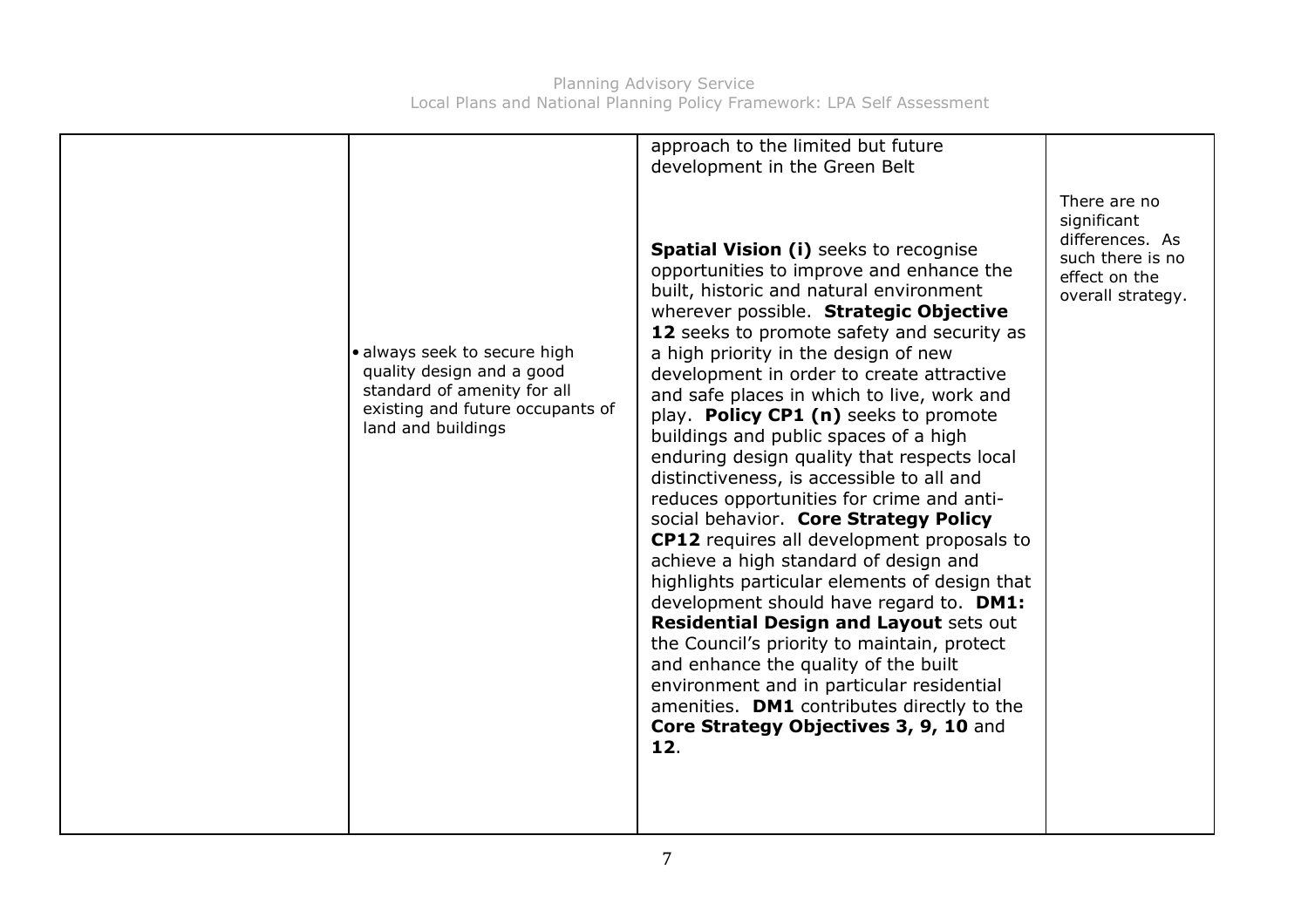Planning Advisory Service Local Plans and National Planning Policy Framework: LPA Self Assessment

| • take account of the different<br>character roles of different<br>areas, promoting the vitality of<br>our main urban areas, protecting<br>Green Belts around them,<br>recognising the intrinsic<br>character and beauty of the<br>countryside and supporting<br>thriving rural communities within<br>it | The Inspector agreed, during the<br>examination of the Core Strategy, that the<br>approach to where development should be<br>located according to the nature of our<br>towns and villages is justified and<br>appropriate, as is the strategy for limited,<br>but necessary, future development in the<br>Green Belt. The <b>Spatial Strategy</b> sets out<br>that future development within the existing<br>urban area is prioritized through the<br>development of previously developed land<br>and appropriate infilling. The relative<br>importance of the different settlements<br>within the District and their respective roles<br>in achieving the goals of the Core<br><b>Strategy</b> are set out in the <b>Place-Shaping</b><br><b>Policies.</b> The <b>DM Policies</b> refine these<br>objectives. The principle of design forms<br>one of the Council's Core Strategy<br>Policies (CP12) and DM1 provides more<br>specific guidance on residential design and<br>layout. | There are no<br>significant<br>differences. As<br>such there is no<br>effect on the<br>overall strategy. |
|----------------------------------------------------------------------------------------------------------------------------------------------------------------------------------------------------------------------------------------------------------------------------------------------------------|---------------------------------------------------------------------------------------------------------------------------------------------------------------------------------------------------------------------------------------------------------------------------------------------------------------------------------------------------------------------------------------------------------------------------------------------------------------------------------------------------------------------------------------------------------------------------------------------------------------------------------------------------------------------------------------------------------------------------------------------------------------------------------------------------------------------------------------------------------------------------------------------------------------------------------------------------------------------------------------|----------------------------------------------------------------------------------------------------------|
|----------------------------------------------------------------------------------------------------------------------------------------------------------------------------------------------------------------------------------------------------------------------------------------------------------|---------------------------------------------------------------------------------------------------------------------------------------------------------------------------------------------------------------------------------------------------------------------------------------------------------------------------------------------------------------------------------------------------------------------------------------------------------------------------------------------------------------------------------------------------------------------------------------------------------------------------------------------------------------------------------------------------------------------------------------------------------------------------------------------------------------------------------------------------------------------------------------------------------------------------------------------------------------------------------------|----------------------------------------------------------------------------------------------------------|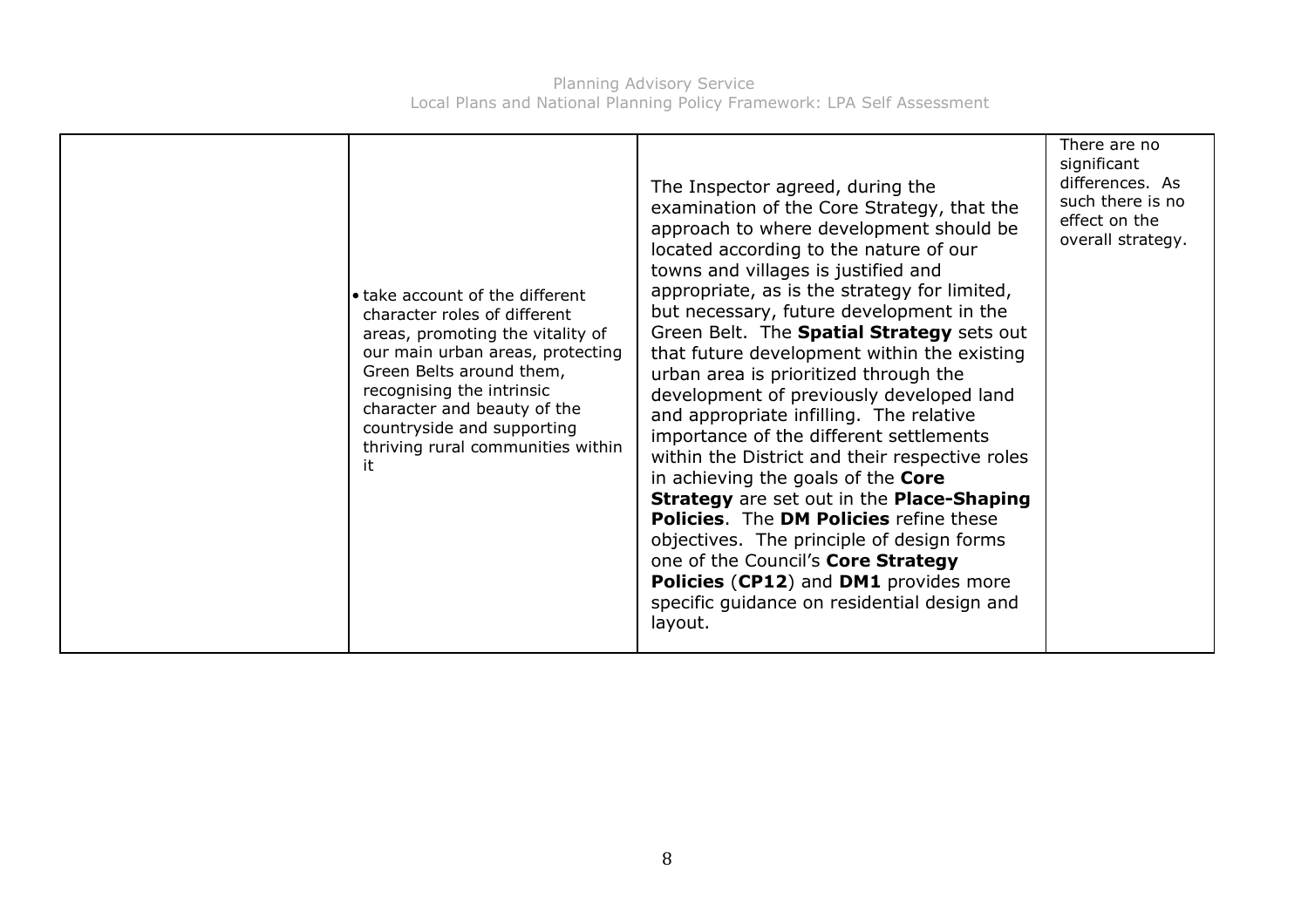#### 1B: Delivering sustainable development

| 1. Building a strong, competitive economy (paras 18-22)                                                                                |                                                                                                                                                                                                                                                                                                                                                                           |                                                                                                                                                                                                                                                                                                                                                                                                                                                                                                                             |                                                                                                          |
|----------------------------------------------------------------------------------------------------------------------------------------|---------------------------------------------------------------------------------------------------------------------------------------------------------------------------------------------------------------------------------------------------------------------------------------------------------------------------------------------------------------------------|-----------------------------------------------------------------------------------------------------------------------------------------------------------------------------------------------------------------------------------------------------------------------------------------------------------------------------------------------------------------------------------------------------------------------------------------------------------------------------------------------------------------------------|----------------------------------------------------------------------------------------------------------|
| <b>What NPPF expects local</b><br>plans to include to deliver its<br>objectives                                                        | Questions to help understand<br>whether your local plan<br>includes what NPPF expects                                                                                                                                                                                                                                                                                     | Does your local plan address this issue and<br>meet the NPPF's expectations?                                                                                                                                                                                                                                                                                                                                                                                                                                                | <b>How</b><br>significant are<br>any<br>differences?<br>Do they affect<br>your overall<br>strategy?      |
| Set out a clear economic vision<br>for the area which positively and<br>proactively encourages<br>sustainable economic growth<br>(21). | Is there an up to date<br>assessment of the deliverability<br>of allocated employment sites,<br>to meet local needs, to justify<br>their long-term protection<br>(taking into account that LPAs<br>should avoid the long term<br>protection of sites allocated for<br>employment use where there is<br>no reasonable prospect of an<br>allocated site being used for that | The Core Strategic objective for<br>employment and economic development<br>recognises the importance to 'make<br>provision for future employment and<br>economic development alongside housing<br>growth and protections of the environment'.<br>The content of CP6 elaborates on this<br>principle and identifies key areas to support<br>sustainable growth.                                                                                                                                                              | There are no<br>significant<br>differences. As<br>such there is no<br>effect on the<br>overall strategy. |
|                                                                                                                                        | purpose) para (22)?                                                                                                                                                                                                                                                                                                                                                       | Core Strategic Policy CP6 sets out a clear<br>strategy to plan positively for future<br>economic development and supporting<br>sustainable economic growth. The overall<br>objective of para 21 of the NPPF is to<br>ensure potential barriers to investment are<br>addressed, including a poor environment,<br>lack of infrastructure, services or housing.<br>The DM Policies build upon the<br>foundations of the Core Strategy to<br>address these potential issues in order to<br>support sustainable economic growth. | There are no<br>significant<br>differences. As<br>such there is no<br>effect on the<br>overall strategy. |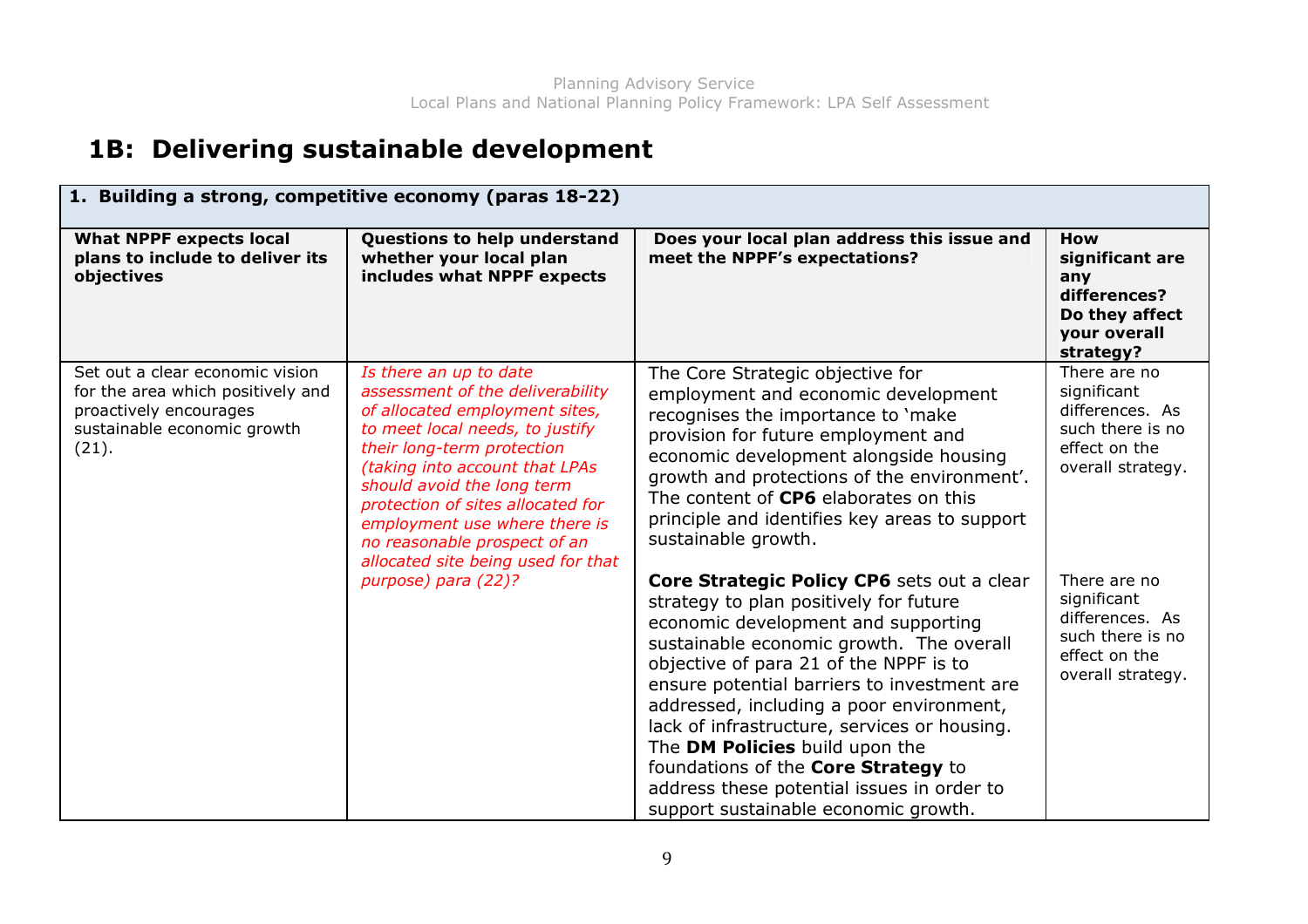| The Employment Land Study (2005) was<br>undertaken for the Districts in southwest<br>Hertfordshire, identifying specific<br>requirements in terms of jobs, floorspace<br>and growth projections. A further study,<br>the 'London Arc', assessed the implications<br>of jobs growth targets in the District to<br>2026. An Employment Land Study Update<br>was undertaken in 2010 in conjunction with<br>Dacorum Borough Council, which<br>recommended continuing to use the data of<br>the London Arc study.                                                                                                                          | There are no<br>significant<br>differences. As<br>such there is no<br>effect on the<br>overall strategy. |
|---------------------------------------------------------------------------------------------------------------------------------------------------------------------------------------------------------------------------------------------------------------------------------------------------------------------------------------------------------------------------------------------------------------------------------------------------------------------------------------------------------------------------------------------------------------------------------------------------------------------------------------|----------------------------------------------------------------------------------------------------------|
| The Site Allocations document identifies<br>sites throughout the District for<br>development up to 2026 to support the<br>delivery of the Council's Core Strategy and<br>Community Strategy. It allocates sites for<br>employment. Policy SA2 of this emerging<br>document identifies allocated employment<br>sites to be safeguarded for business,<br>industrial and storage or distribution uses.<br>Sites allocated as having potential for mixed<br>use development may provide for mixed<br>use development including, but not limited<br>to business, industrial and storage or<br>distribution; residential or community uses. | There are no<br>significant<br>differences. As<br>such there is no<br>effect on the<br>overall strategy. |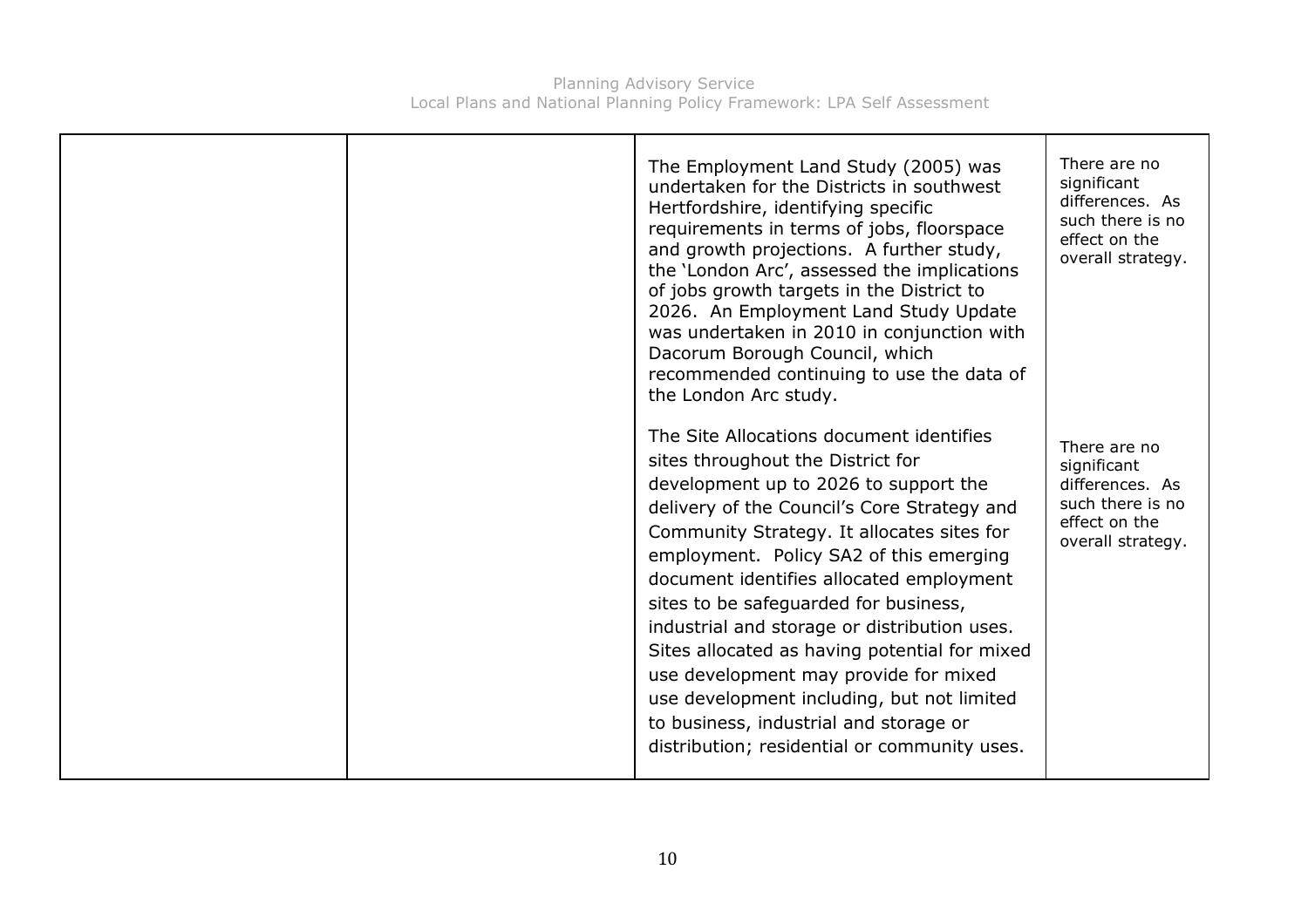| 2. Ensuring the vitality of town centres (paras 23-27)                                        |                                                                                                                                  |                                                                                                                                                                                                                                                                                                                                                                                                                                                                                                                                              |                                                                                                          |
|-----------------------------------------------------------------------------------------------|----------------------------------------------------------------------------------------------------------------------------------|----------------------------------------------------------------------------------------------------------------------------------------------------------------------------------------------------------------------------------------------------------------------------------------------------------------------------------------------------------------------------------------------------------------------------------------------------------------------------------------------------------------------------------------------|----------------------------------------------------------------------------------------------------------|
| <b>What NPPF expects local</b><br>plans to include to deliver its<br>objectives               | Questions to help understand<br>whether your local plan<br>includes what NPPF expects                                            | Does your local plan address this issue and<br>meet the NPPF's expectations?                                                                                                                                                                                                                                                                                                                                                                                                                                                                 | <b>How</b><br>significant are<br>any<br>differences?<br>Do they affect<br>your overall<br>strategy?      |
| Set out policies for the<br>management and growth of<br>centres over the plan period<br>(23). | Have you undertaken an<br>assessment of the need to<br>expand your town centre,<br>considering the needs of town<br>centre uses? | The Town (Rickmansworth) and Key Centres<br>have been identified as the most sustainable<br>locations in the District. A hierarchy has<br>been established. Place-Shaping Policy 1<br>identifies Rickmansworth as the Principal<br>Town in the District. PSP2 identifies the Key<br>Centres and PSP3 the Secondary Centres.<br>Policy CP7 plans for town centres and<br>shopping and seeks to maintain the vitality<br>and viability of town centres. CP7 sets out<br>the important role of town centres in<br>supporting local communities. | There are no<br>significant<br>differences. As<br>such there is no<br>effect on the<br>overall strategy. |
|                                                                                               |                                                                                                                                  | Policy CP6 sets out the Employment and<br>Economic Development strategy. The<br><b>Employment Land Study (2005)</b> and<br>Update (2010) identifies an over-supply of<br>office space in the District. The London Arc<br>Study predicts that there is likely to be a<br>surplus of 60,000-70,000 sq m in the<br>District.                                                                                                                                                                                                                    | There are no<br>significant<br>differences. As<br>such there is no<br>effect on the<br>overall strategy. |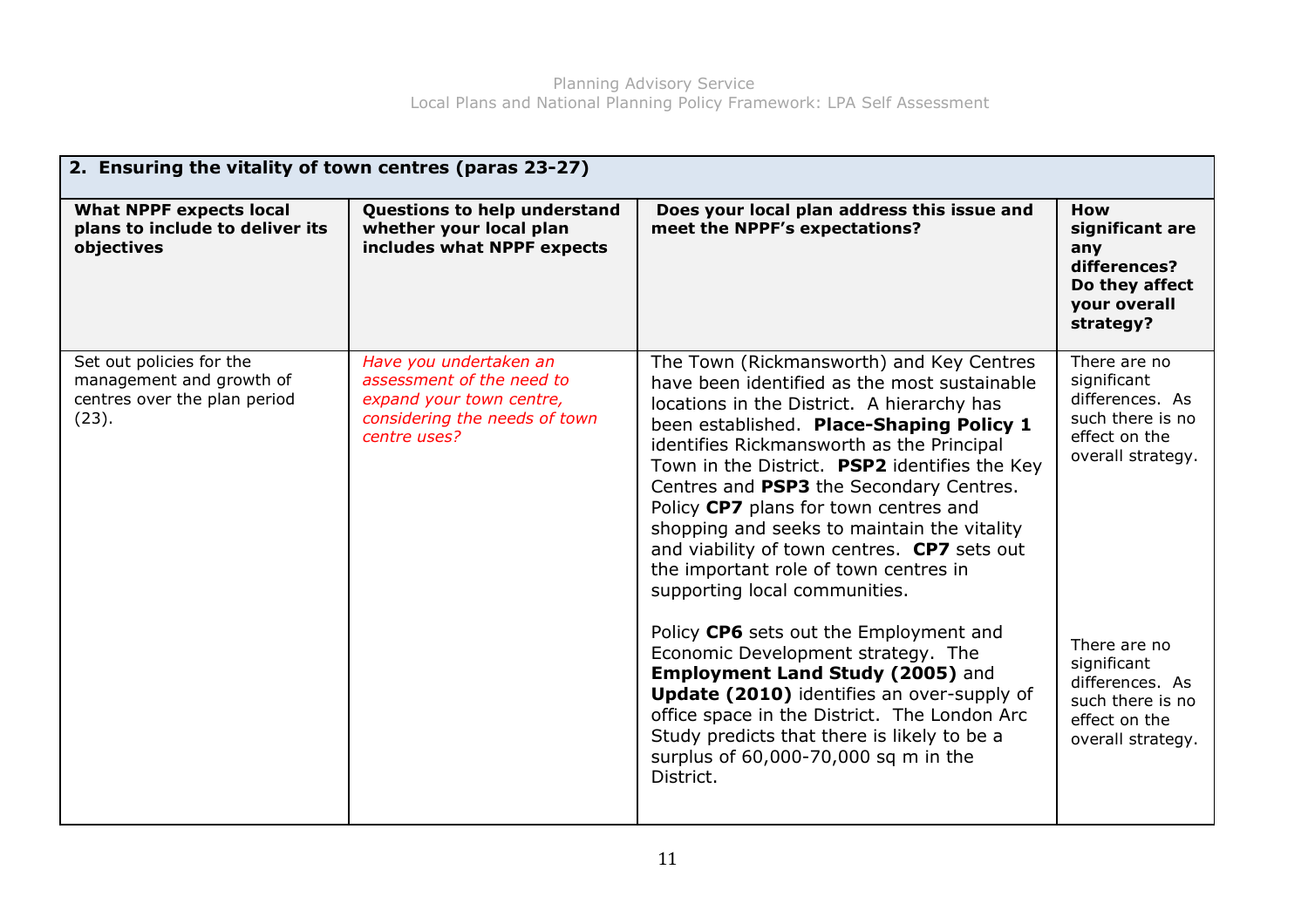|  | Have you identified primary and<br>secondary shopping frontages? | <b>Appendix 3 of the Core Strategy</b><br>illustrates graphically the hierarchy and<br>relative size and importance of the town<br>centre, district centres, local centres and<br>local shops. The vital role played by each of<br>these centres in maintaining sustainable<br>communities is recognised by CP7. Each<br>centre can be dissected in order to establish<br>the relative levels of retail activity within<br>those areas. Primary and secondary<br>frontages have been identified in the larger<br>centres. Retail centre boundaries and the<br>Primary and Secondary shopping frontages<br>within these will be considered and allocated<br>through the Site Allocations Development<br>Plan Document. | There are no<br>significant<br>differences. As<br>such there is no<br>effect on the<br>overall strategy. |
|--|------------------------------------------------------------------|-----------------------------------------------------------------------------------------------------------------------------------------------------------------------------------------------------------------------------------------------------------------------------------------------------------------------------------------------------------------------------------------------------------------------------------------------------------------------------------------------------------------------------------------------------------------------------------------------------------------------------------------------------------------------------------------------------------------------|----------------------------------------------------------------------------------------------------------|
|--|------------------------------------------------------------------|-----------------------------------------------------------------------------------------------------------------------------------------------------------------------------------------------------------------------------------------------------------------------------------------------------------------------------------------------------------------------------------------------------------------------------------------------------------------------------------------------------------------------------------------------------------------------------------------------------------------------------------------------------------------------------------------------------------------------|----------------------------------------------------------------------------------------------------------|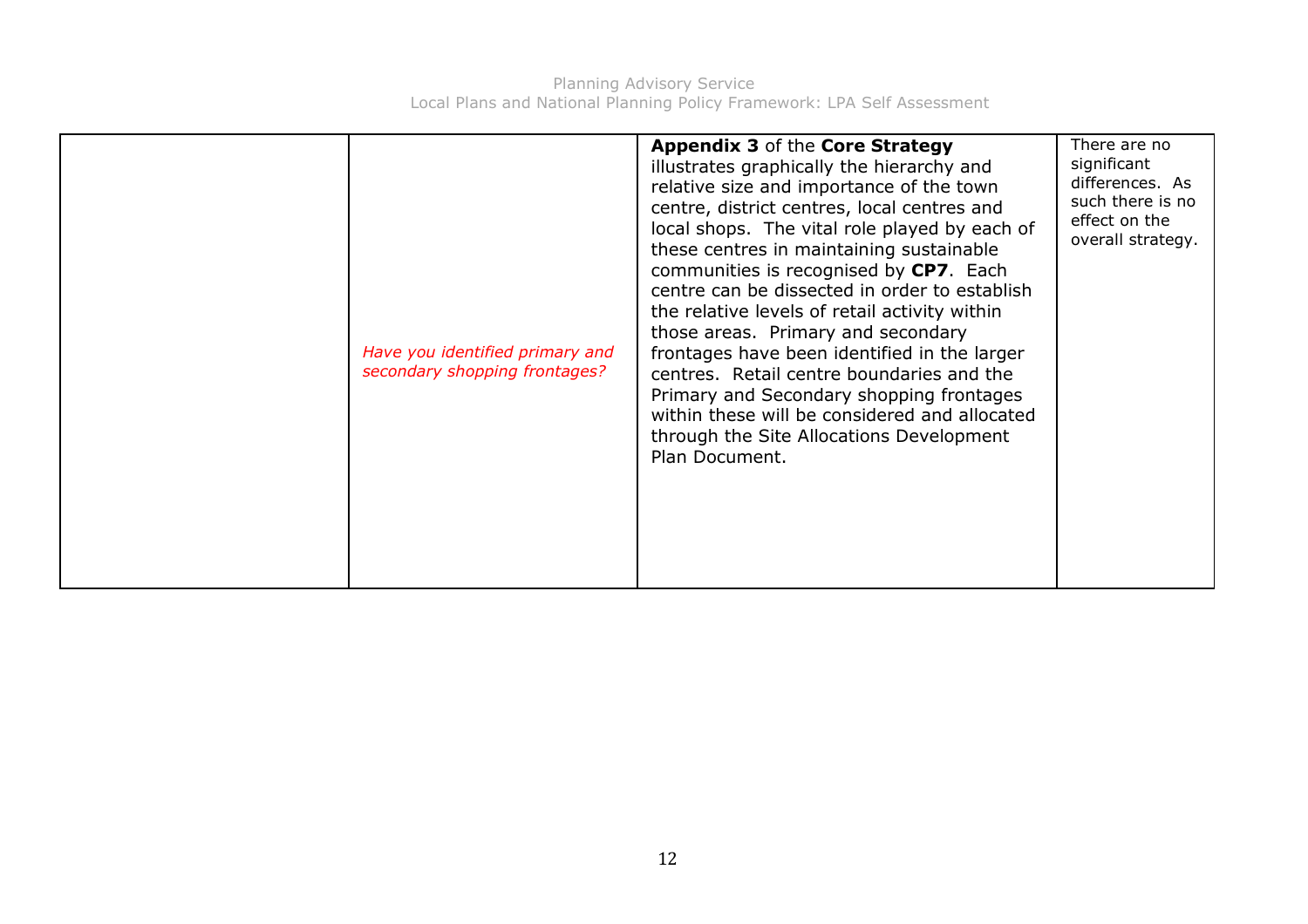| 3. Supporting a prosperous rural economy (para 28)                                                                                                                              |                                                                                       |                                                                                                                                                                                                                                                                                                                                                                                                                                                                      |                                                                                                          |
|---------------------------------------------------------------------------------------------------------------------------------------------------------------------------------|---------------------------------------------------------------------------------------|----------------------------------------------------------------------------------------------------------------------------------------------------------------------------------------------------------------------------------------------------------------------------------------------------------------------------------------------------------------------------------------------------------------------------------------------------------------------|----------------------------------------------------------------------------------------------------------|
| <b>What NPPF expects local</b><br>plans to include to deliver its<br>objectives                                                                                                 | Questions to help understand<br>whether your local plan<br>includes what NPPF expects | Does your local plan address this issue and<br>meet the NPPF's expectations?                                                                                                                                                                                                                                                                                                                                                                                         | <b>How</b><br>significant are<br>any<br>differences?<br>Do they affect<br>your overall<br>strategy?      |
| Policies should support economic<br>growth in rural areas in order to<br>create jobs and prosperity by<br>taking a positive approach to<br>sustainable new development<br>(28). | Do your policies align with the<br>objectives of para 28?                             | The Place-Shaping Policies assess how<br>each of the settlements in the District is<br>expected to contribute to the future of the<br>District. PSP4 specifically considers the<br>part that development in villages can play.<br>It sets out that some small-scale<br>sustainable development in or on the edge<br>of villages will be allowed in order to meet<br>local community and business needs in<br>order to maintain the vitality of rural<br>communities. | There are no<br>significant<br>differences. As<br>such there is no<br>effect on the<br>overall strategy. |
|                                                                                                                                                                                 |                                                                                       | 77% of the District is Green belt and <b>Policy</b><br><b>DM2</b> states that the Council will support<br>application for the re-use/conversion of<br>buildings in the Green Belt where certain<br>criteria are met, which are in line with<br>objectives for sustainable development.<br><b>DM2</b> therefore enables development that is<br>needed to support agriculture, forestry and<br>rural enterprise, equine related uses and<br>leisure uses.              | There are no<br>significant<br>differences. As<br>such there is no<br>effect on the<br>overall strategy. |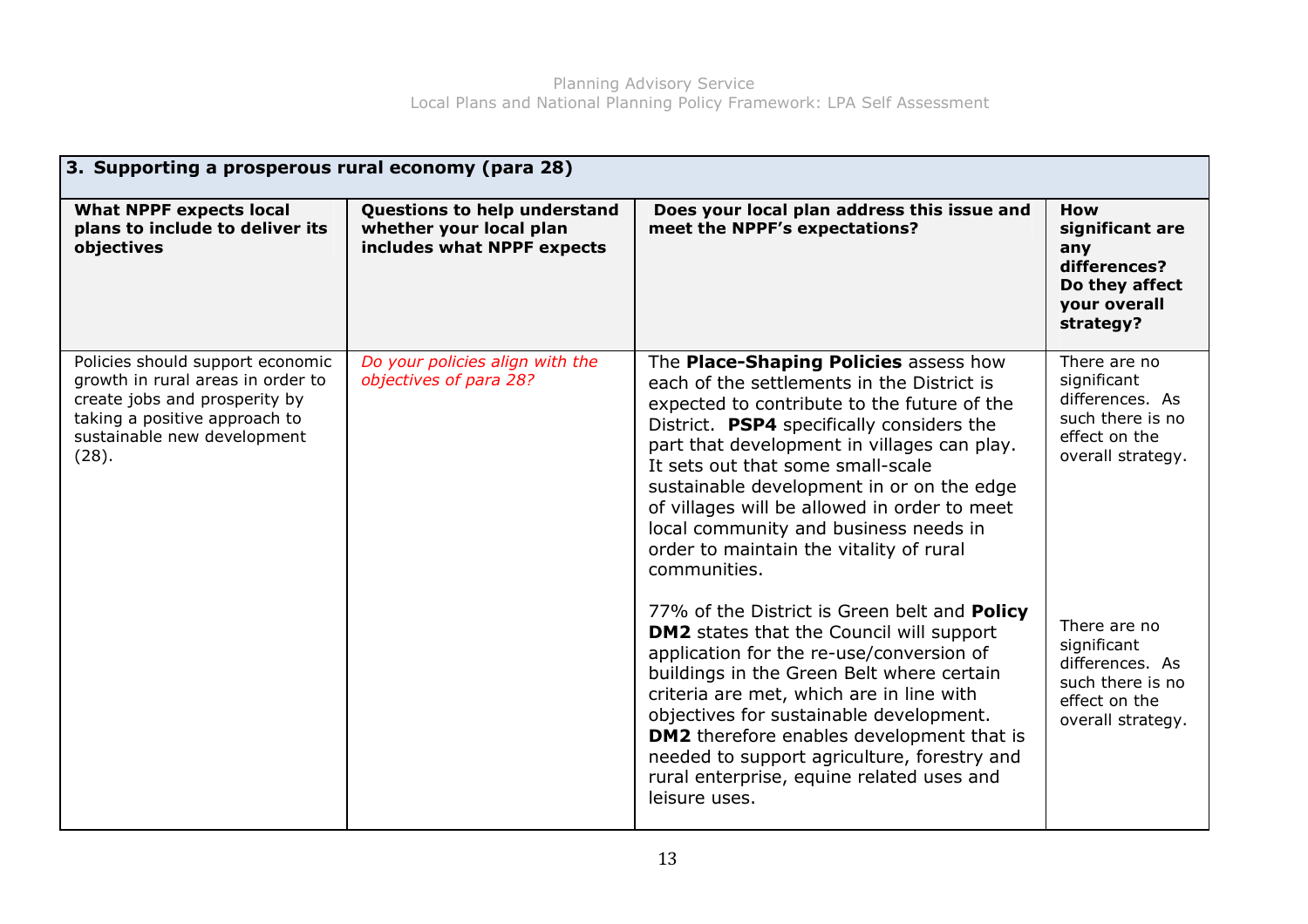|  | <b>PSP2</b> sets out that that the former<br>Leavesden Aerodrome site, which includes<br>the nationally important film studios, is<br>anticipated to be significant in meeting<br>needs for housing and employment through<br>mixed use redevelopment. Specific<br>proposals for the site will be included in the<br>Site Allocations Development Plan<br>Document |  |
|--|--------------------------------------------------------------------------------------------------------------------------------------------------------------------------------------------------------------------------------------------------------------------------------------------------------------------------------------------------------------------|--|
|  |                                                                                                                                                                                                                                                                                                                                                                    |  |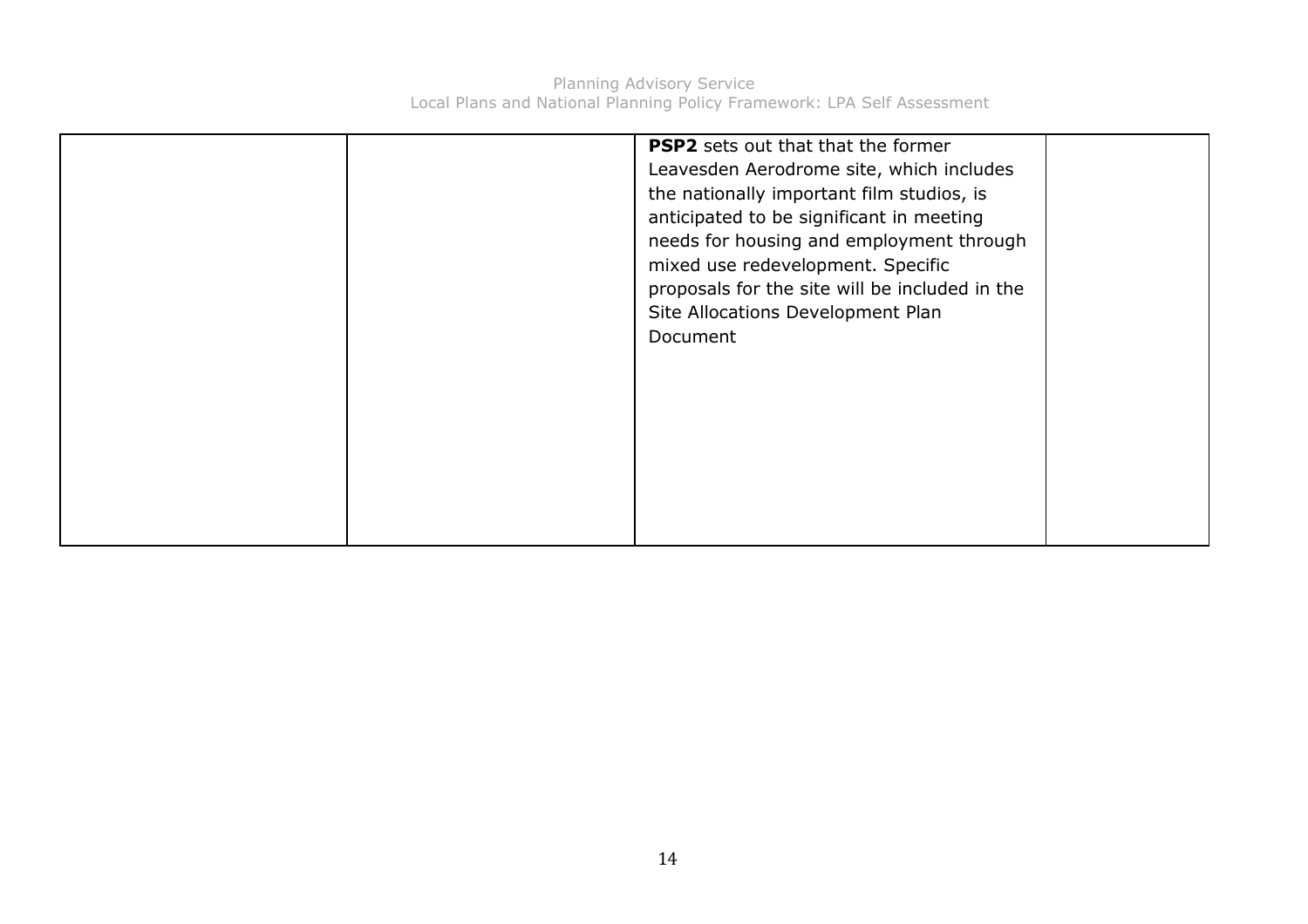| 4. Promoting sustainable transport (paras 29-41)                                                                                                                                                                                                                                                                                         |                                                                                                                                                                                                                                                                                                                                                                                                                                                                                                                                                |                                                                                                                                                                                                                                                                                                                                                                                                                                                                                                                                                                                                                                                                                                                 |                                                                                                          |  |
|------------------------------------------------------------------------------------------------------------------------------------------------------------------------------------------------------------------------------------------------------------------------------------------------------------------------------------------|------------------------------------------------------------------------------------------------------------------------------------------------------------------------------------------------------------------------------------------------------------------------------------------------------------------------------------------------------------------------------------------------------------------------------------------------------------------------------------------------------------------------------------------------|-----------------------------------------------------------------------------------------------------------------------------------------------------------------------------------------------------------------------------------------------------------------------------------------------------------------------------------------------------------------------------------------------------------------------------------------------------------------------------------------------------------------------------------------------------------------------------------------------------------------------------------------------------------------------------------------------------------------|----------------------------------------------------------------------------------------------------------|--|
| <b>What NPPF expects local</b><br>plans to include to deliver its<br>objectives                                                                                                                                                                                                                                                          | Questions to help understand<br>whether your local plan<br>includes what NPPF expects                                                                                                                                                                                                                                                                                                                                                                                                                                                          | Does your local plan address this issue and<br>meet the NPPF's expectations?                                                                                                                                                                                                                                                                                                                                                                                                                                                                                                                                                                                                                                    | How<br>significant are<br>any<br>differences?<br>Do they affect<br>your overall<br>strategy?             |  |
| Policies that facilitate<br>sustainable development but<br>also contribute to wider<br>sustainability and health<br>objectives (29).<br>Different policies and measures<br>will be required in different<br>communities and opportunities<br>to maximise sustainable<br>transport solutions will vary<br>from urban to rural areas (29). | If local (car parking) standards<br>have been prepared, are they<br>justified and necessary? (39)<br>(The cancellation of PPG13<br>removes the maximum<br>standards for major non-<br>residential development set out<br>in Annex D. PPS4 allowed for<br>non-residential standards to be<br>set locally with Annex D being<br>the default position. There is no<br>longer a requirement to set non-<br>residential parking standards as<br>a maximum but that does not<br>preclude Ipas from doing so if<br>justified by local circumstances). | The Council's overarching approach to<br>encouraging sustainable transport choices is<br>set out in Core Strategy Policy CP10,<br>whilst the overarching policy on sustainable<br>development is contained in Policy CP1.<br>The local standards are contained in<br><b>Appendix 5 of the DM Policies, however,</b><br>these current figures are currently being<br>reviewed. These standards take account of<br>the accessibility of development,<br>$\bullet$<br>the type, mix and use of<br>development<br>the availability of and opportunities<br>$\bullet$<br>for public transport<br>local car ownership levels<br>$\bullet$<br>overall need to reduce the use of<br>$\bullet$<br>high-emission vehicles | There are no<br>significant<br>differences. As<br>such there is no<br>effect on the<br>overall strategy. |  |
|                                                                                                                                                                                                                                                                                                                                          |                                                                                                                                                                                                                                                                                                                                                                                                                                                                                                                                                | Building on the objective of Core Strategy<br><b>Objective 7</b> to deliver improved and more<br>integrated transport systems by locating<br>development in accessible locations, Policy<br><b>DM13</b> seeks to encourage a range of<br>sustainable transport options whilst also                                                                                                                                                                                                                                                                                                                                                                                                                              | There are no<br>significant<br>differences. As<br>such there is no<br>effect on the<br>overall strategy. |  |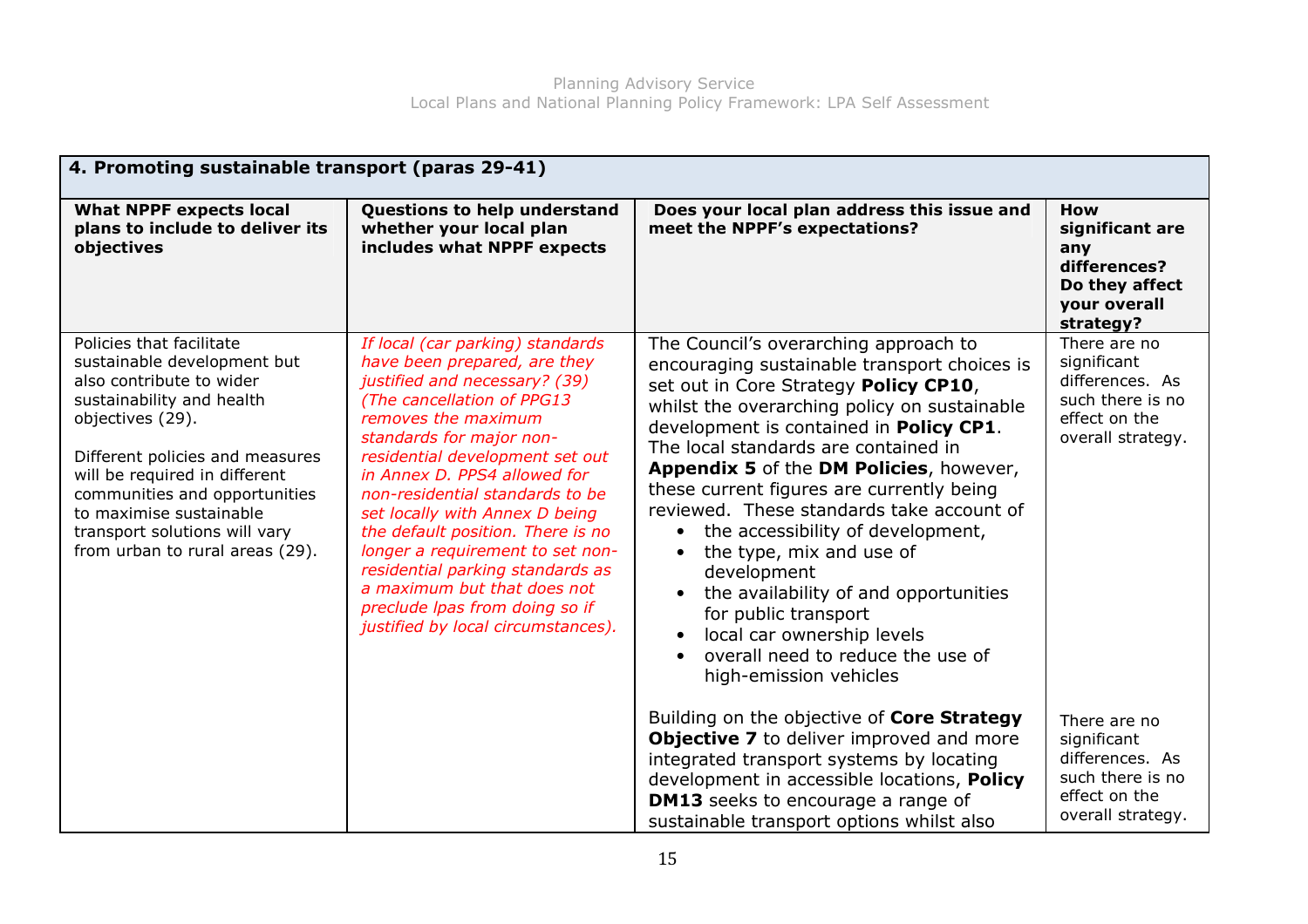|                                                                                                                                              | recognising the need to provide sufficient<br>parking.<br>The Three Rivers Transport Study<br>Background Update (February 2011) is<br>an update paper to the transport<br>background study that was carried out to<br>assess European, national, regional and<br>local policy context for the development of<br>transport policies in Three Rivers. This<br>document forms part of the Evidence Base<br>Studies. | There are no<br>significant<br>differences. As<br>such there is no<br>effect on the<br>overall strategy. |
|----------------------------------------------------------------------------------------------------------------------------------------------|------------------------------------------------------------------------------------------------------------------------------------------------------------------------------------------------------------------------------------------------------------------------------------------------------------------------------------------------------------------------------------------------------------------|----------------------------------------------------------------------------------------------------------|
| Has it taken into account how<br>this relates to other policies set<br>out elsewhere in the Framework,<br>particularly in rural areas? (34). | The District comprises a mixture of<br>countryside, villages and small towns, and<br>therefore is predominantly rural in nature.<br>The DM Policies build upon the Core<br><b>Strategy</b> in order to promote a prosperous<br>rural economy. The Spatial Strategy seeks<br>to direct development to the areas with<br>greatest access to public transport, services<br>and facilities.                          | There are no<br>significant<br>differences. As<br>such there is no<br>effect on the<br>overall strategy. |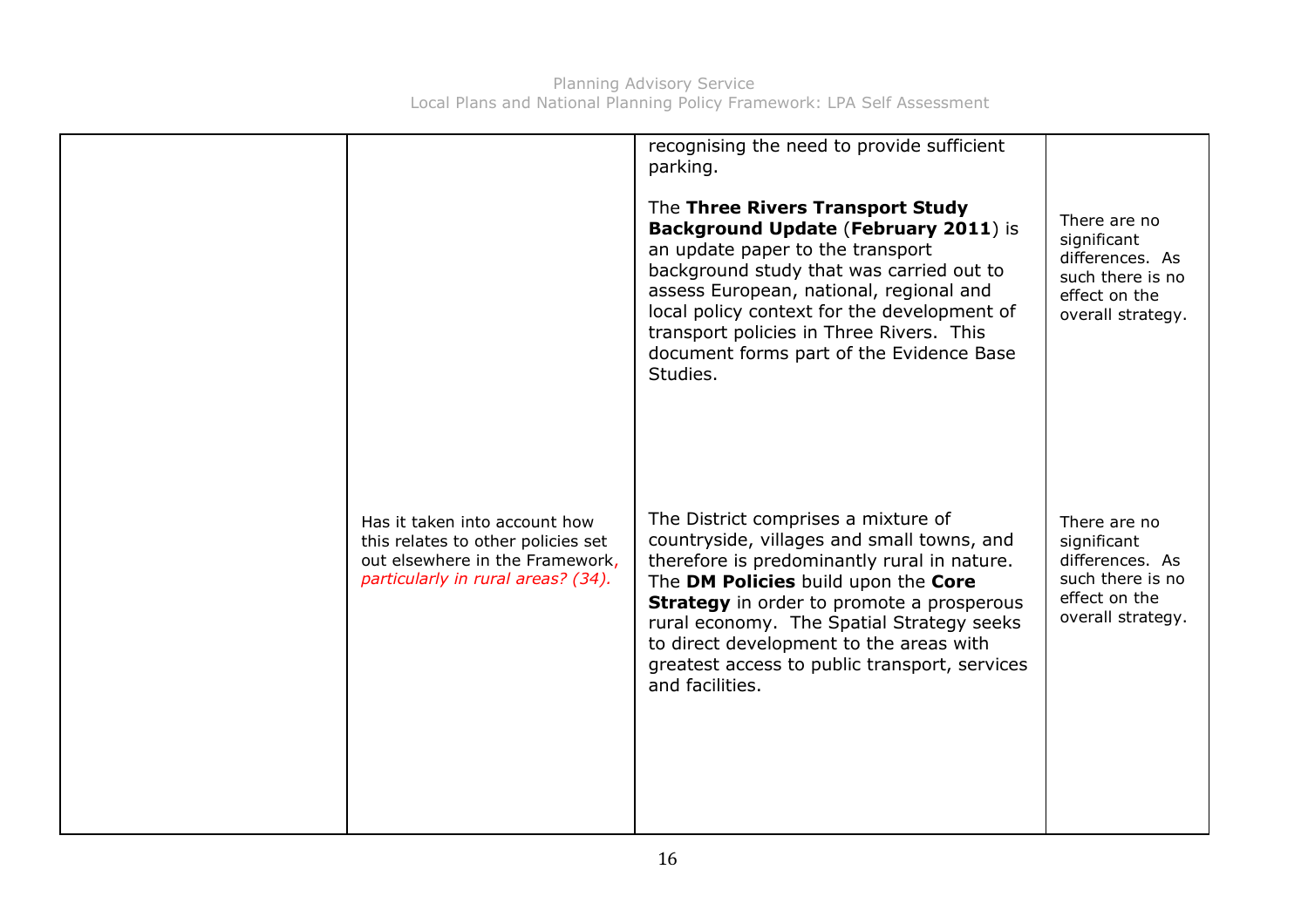| Have you worked with adjoining<br>authorities and transport<br>providers on the provision of<br>viable infrastructure? | The Council identifies the importance of<br>transport and travel in delivering the Core<br><b>Strategy's Spatial Strategy and</b><br>contributing to the sustainability of the<br>District. Transport needs have been<br>identified through the Local Transport<br><b>Plan 2006/7-2011/2, the South West</b><br><b>Herts Transportation Strategy (2004)</b><br>and updated as South West Herts<br><b>Transportation Plan (2008), the Bus</b><br><b>Network Strategy Review (2006),</b><br><b>Intelligent Transport Systems Strategy</b><br>(2008), The Hertfordshire<br><b>Infrastructure and Investment</b><br><b>Strategy</b> (2009) and responses to public<br>consultation. Further to the collaboration<br>with other authorities through the above<br>mechanisms, the Council is committed to<br>working with Hertfordshire County<br><b>Council, the Highways Agency and other</b><br>transport providers to provide a coordinated<br>and enhanced transport system which<br>improves the connectivity and transport<br>services to and between settlements within<br>Three Rivers and surrounding areas. | There are no<br>significant<br>differences. As<br>such there is no<br>effect on the<br>overall strategy. |
|------------------------------------------------------------------------------------------------------------------------|------------------------------------------------------------------------------------------------------------------------------------------------------------------------------------------------------------------------------------------------------------------------------------------------------------------------------------------------------------------------------------------------------------------------------------------------------------------------------------------------------------------------------------------------------------------------------------------------------------------------------------------------------------------------------------------------------------------------------------------------------------------------------------------------------------------------------------------------------------------------------------------------------------------------------------------------------------------------------------------------------------------------------------------------------------------------------------------------------------------|----------------------------------------------------------------------------------------------------------|
|------------------------------------------------------------------------------------------------------------------------|------------------------------------------------------------------------------------------------------------------------------------------------------------------------------------------------------------------------------------------------------------------------------------------------------------------------------------------------------------------------------------------------------------------------------------------------------------------------------------------------------------------------------------------------------------------------------------------------------------------------------------------------------------------------------------------------------------------------------------------------------------------------------------------------------------------------------------------------------------------------------------------------------------------------------------------------------------------------------------------------------------------------------------------------------------------------------------------------------------------|----------------------------------------------------------------------------------------------------------|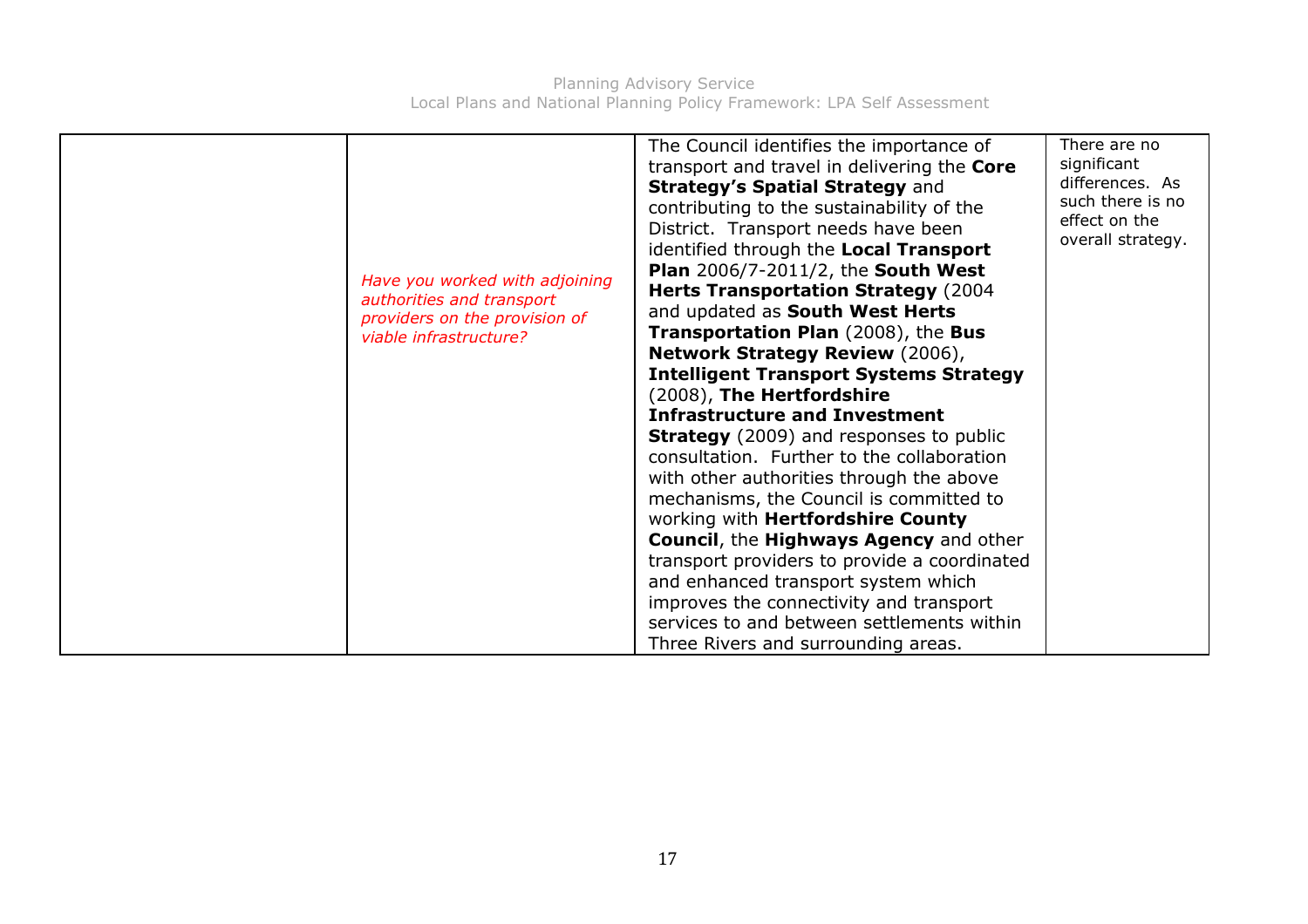| 5. Supporting high quality communications infrastructure (paras 42-46)                                                               |  |  |  |  |
|--------------------------------------------------------------------------------------------------------------------------------------|--|--|--|--|
| There are no new or significantly<br>different requirements for the<br>policy content of local plans in<br>this section of the NPPF. |  |  |  |  |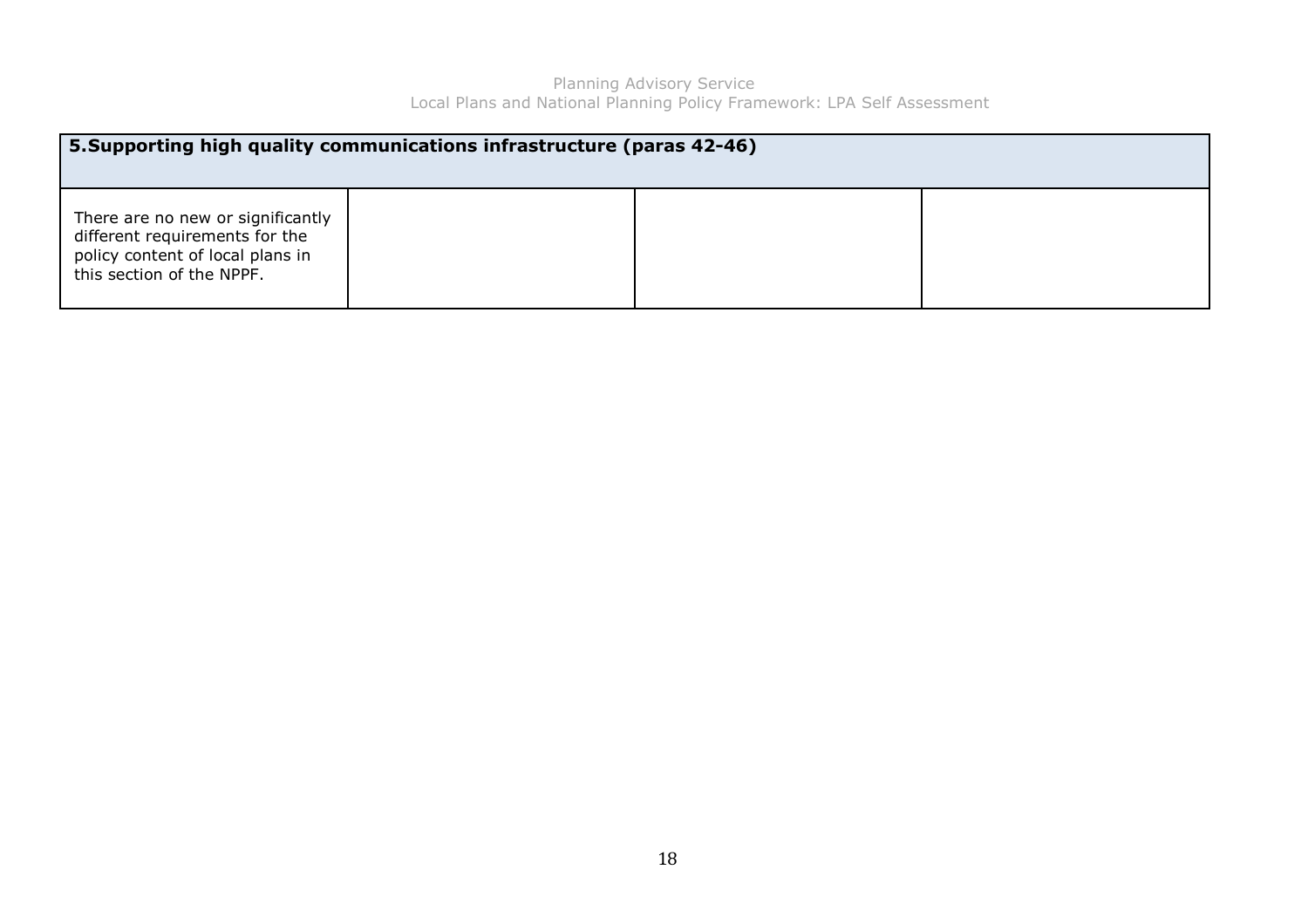| 6. Delivering a wide choice of high quality homes (paras 47-55)                                                                                                                                                                                                                                                                                             |                                                                                                                                                                                                                                                                                                                                                                                                        |                                                                                                                                                                                                                                                                                                                                                                                                                                                                                                                                                                                         |                                                                                                                                                            |  |
|-------------------------------------------------------------------------------------------------------------------------------------------------------------------------------------------------------------------------------------------------------------------------------------------------------------------------------------------------------------|--------------------------------------------------------------------------------------------------------------------------------------------------------------------------------------------------------------------------------------------------------------------------------------------------------------------------------------------------------------------------------------------------------|-----------------------------------------------------------------------------------------------------------------------------------------------------------------------------------------------------------------------------------------------------------------------------------------------------------------------------------------------------------------------------------------------------------------------------------------------------------------------------------------------------------------------------------------------------------------------------------------|------------------------------------------------------------------------------------------------------------------------------------------------------------|--|
| <b>What NPPF expects local</b><br>plans to include to deliver its<br>objectives                                                                                                                                                                                                                                                                             | Questions to help understand<br>whether your local plan<br>includes what NPPF expects                                                                                                                                                                                                                                                                                                                  | Does your local plan address this issue<br>and meet the NPPF's expectations?                                                                                                                                                                                                                                                                                                                                                                                                                                                                                                            | <b>How significant</b><br>are any<br>differences?<br>Do they affect<br>your overall<br>strategy?                                                           |  |
| Identify and maintain a rolling<br>supply of specific deliverable<br>sites sufficient to provide five<br>years' worth of housing against<br>their housing requirements; this<br>should include an additional<br>buffer of 5% or 20% (moved<br>forward from later in the plan<br>period) to ensure choice and<br>competition in the market for<br>land (47). | What is your record of housing<br>delivery?<br>Have you identified:<br>a) five years or more supply of<br>specific deliverable sites;<br>b) an additional buffer of 5%<br>(moved forward from later in the<br>plan period), or<br>c) If there has been a record of<br>persistent under delivery have<br>you identified a buffer of 20%<br>(moved forward from later in the<br>plan period)? [Para 47]. | Historically, housing delivery has been at<br>high levels in the District. The Core<br><b>Strategy</b> identifies that 4,500 dwellings<br>are required over the period 2001-2026.<br>After compiling figures for net completions<br>from 2001-2010, sites under construction,<br>sites with full planning permission/outline<br>planning permission, the Council are<br>required to identify land for 195 dwellings<br>to 2026. The Site Allocations LDD sets<br>out how the Council will meet the<br>remaining 1,602 dwellings in line with the<br>Core Strategy requirements to 2026. | There are no<br>significant<br>differences. As<br>such there is no<br>effect on the<br>overall strategy.                                                   |  |
|                                                                                                                                                                                                                                                                                                                                                             | Does this element of housing<br>supply include windfall sites; if<br>so, to what extent is there<br>'compelling evidence' to justify<br>their inclusion (48)?                                                                                                                                                                                                                                          | The Council will identify and update<br>annually a supply of specific deliverable<br>sites sufficient to provide five year's worth.<br>The Council does have a consistent and<br>proven record of delivery and therefore it<br>is necessary to include an additional buffer<br>of only 5% on housing targets.<br>A windfall allowance of 38 dwellings per                                                                                                                                                                                                                               | There are no<br>significant<br>differences. As<br>such there is no<br>effect on the<br>overall strategy.<br>There are no<br>significant<br>differences. As |  |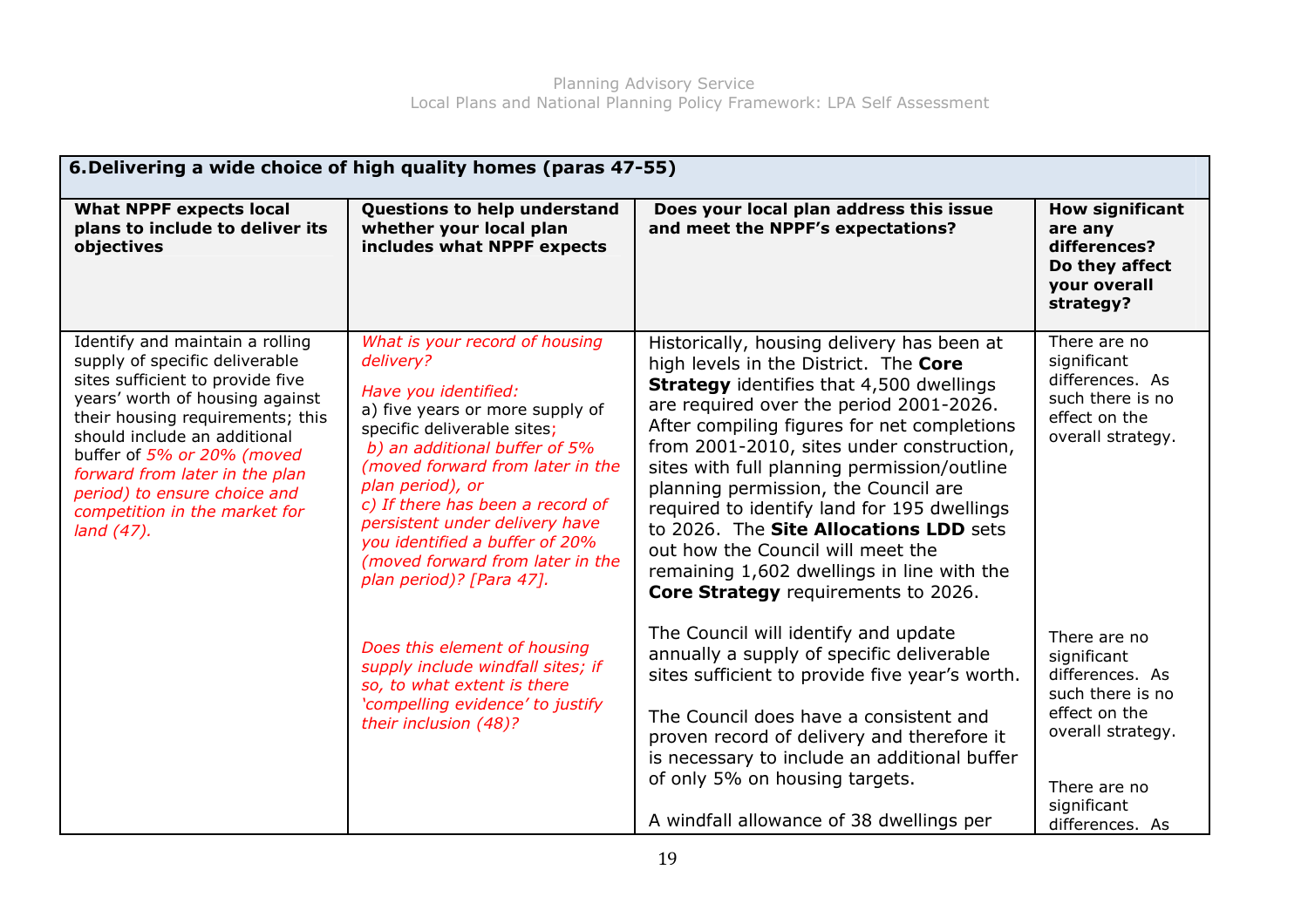|  | year between 2021 and 2026 has been<br>included in these projected figures. The<br>Core Strategy was adopted in October<br>2011, prior to the adoption of the NPPF<br>and subsequent revocation of PPS3:<br><b>Housing</b> amongst others. The Core<br>Strategy figures for 2001-2016 are based<br>on monitoring information and the five<br>year supply assessment that was required<br>by PPS3. PPS3 set out that allowances<br>for windfall sites should not be included<br>the first 10 years of land supply unless<br>LPAs can provide robust evidence of<br>genuine local circumstances that prevent<br>specific sites being identified. The Core<br><b>Strategy</b> specifies a windfall allowance of<br>38 dwellings a year over the period 2021-<br>2026. The Council, in line with PPS3<br>guidance, evaluated past trends in windfall<br>land coming forward for development and<br>estimated likely future implementation<br>dates with regards to the Strategic<br><b>Housing Land Availability Assessment</b><br>(SHLAA) in order to establish suitable<br>windfall figures.<br>Whilst these figures may now have to be<br>reviewed following the amended guidance<br>in the NPPF to remove garden land from<br>windfall figures, the Council is satisfied<br>that the existing windfall projections have<br>been examined during the Core Strategy<br>adoption. | such there is no<br>effect on the<br>overall strategy.<br>There are no<br>significant<br>differences. As<br>such there is no<br>effect on the<br>overall strategy. |
|--|--------------------------------------------------------------------------------------------------------------------------------------------------------------------------------------------------------------------------------------------------------------------------------------------------------------------------------------------------------------------------------------------------------------------------------------------------------------------------------------------------------------------------------------------------------------------------------------------------------------------------------------------------------------------------------------------------------------------------------------------------------------------------------------------------------------------------------------------------------------------------------------------------------------------------------------------------------------------------------------------------------------------------------------------------------------------------------------------------------------------------------------------------------------------------------------------------------------------------------------------------------------------------------------------------------------------------------------------------------------------------------|--------------------------------------------------------------------------------------------------------------------------------------------------------------------|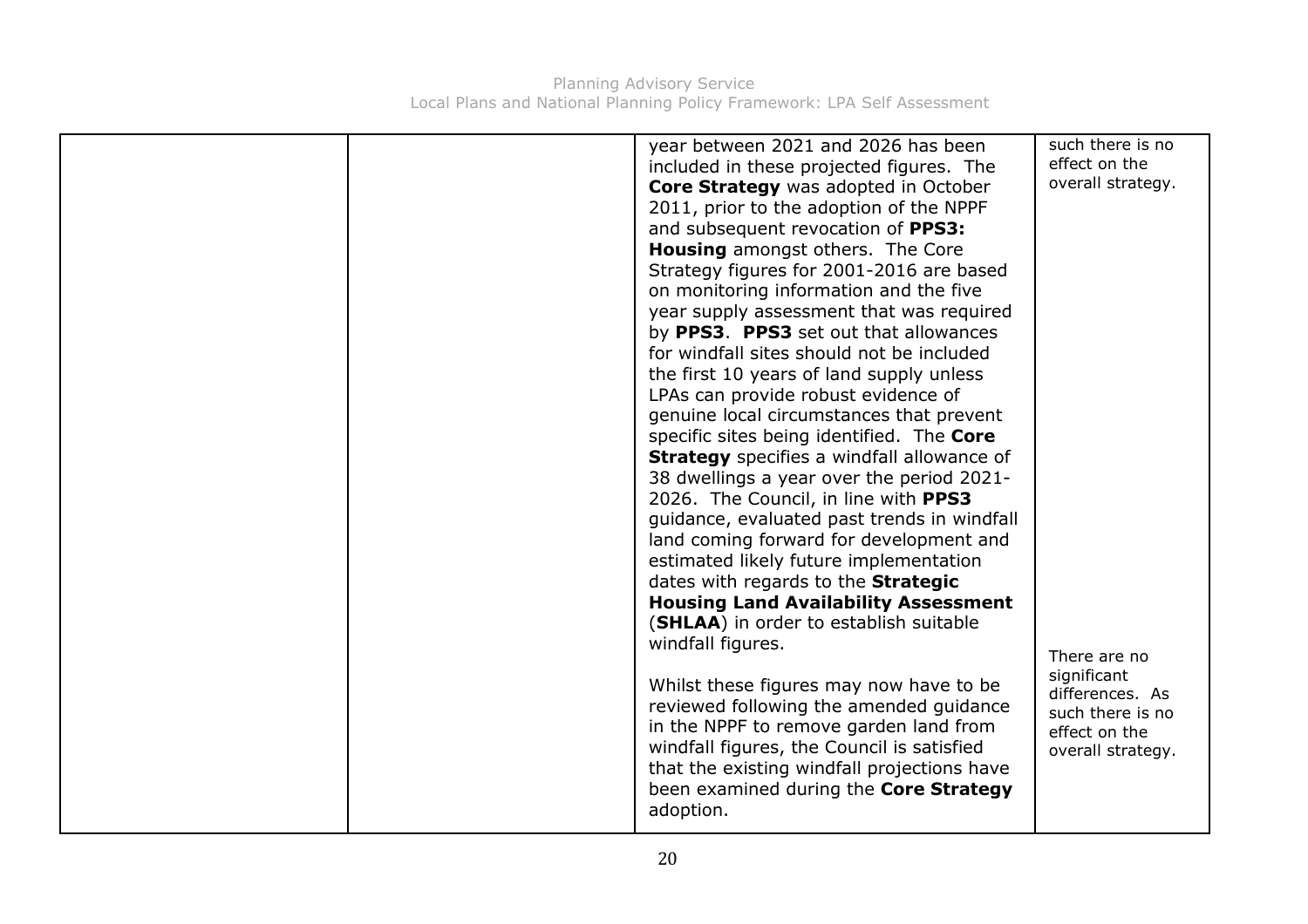| Illustrate the expected rate of<br>housing delivery through a<br>trajectory and set out a housing<br>implementation strategy<br>describing how a five year<br>supply will be maintained (47).                                              | To what extent does the removal<br>of national and regional<br>brownfield targets have an<br>impact on housing land supply?                                                                                                                                      | It is not anticipated that the removal of<br>national and regional brownfield targets<br>will have any significant adverse effect on<br>housing land supply in the District.                                                                                                                                                                                                                                                                                                                                                                                                                                                                                                                                                                                                                                                                                                                                                                                                                                                                                                                                                                                                                 | There are no<br>significant<br>differences. As<br>such there is no<br>effect on the<br>overall strategy. |
|--------------------------------------------------------------------------------------------------------------------------------------------------------------------------------------------------------------------------------------------|------------------------------------------------------------------------------------------------------------------------------------------------------------------------------------------------------------------------------------------------------------------|----------------------------------------------------------------------------------------------------------------------------------------------------------------------------------------------------------------------------------------------------------------------------------------------------------------------------------------------------------------------------------------------------------------------------------------------------------------------------------------------------------------------------------------------------------------------------------------------------------------------------------------------------------------------------------------------------------------------------------------------------------------------------------------------------------------------------------------------------------------------------------------------------------------------------------------------------------------------------------------------------------------------------------------------------------------------------------------------------------------------------------------------------------------------------------------------|----------------------------------------------------------------------------------------------------------|
| Plan for a mix of housing based<br>on current and future<br>demographic and market trends,<br>and needs of different groups<br>(50), and caters for housing<br>demand and the scale of housing<br>supply to meet this demand<br>(para 159) | Does the plan include policies<br>requiring affordable housing?<br>Do these need to be reviewed in<br>the light of removal of the<br>national minimum threshold?<br>Is your evidence for housing<br>provision based on up to date,<br>objectively assessed needs | <b>Core Strategy Spatial Vision sets out</b><br>that priorities for the future include (a)<br>providing growth required to support local<br>communities and provide for their needs in<br>the most sustainable way possible and (c)<br>improving access to housing and<br>affordable housing for communities across<br>the whole District. Strategic Objective 4<br>is to balance the community's need for<br>future homes and jobs by providing<br>sufficient land to meet a range of local<br>housing needs and to maintain a<br>prosperous local economy, and Strategic<br><b>Objective 5</b> is to increase levels of<br>affordable housing in the District,<br>prioritizing the provision of social rented<br>and larger family-sized homes. Policy<br>CP1 (g) seeks mixed and sustainable<br>communities. Policy CP3 states that the<br>Council will promote high quality<br>residential development that respects the<br>character of the District and caters for a<br>range of housing needs. Policy CP4<br>seeks to increase the provision of<br>affordable homes in the District and meet<br>local housing need. Spatial Vision (g)<br>sets out that the regeneration of the South | There are no<br>significant<br>differences. As<br>such there is no<br>effect on the<br>overall strategy. |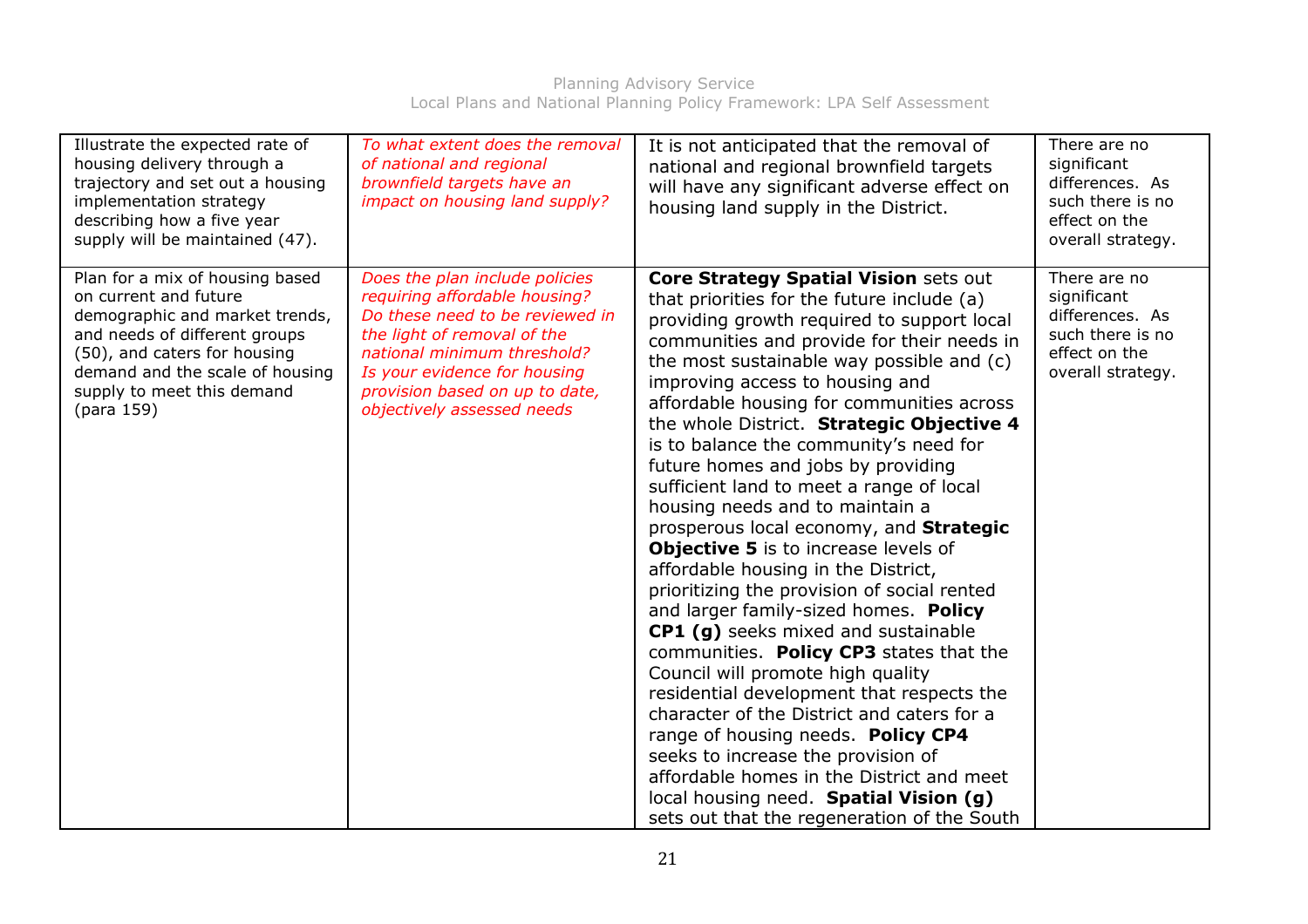|                                                                                                                                                                                                                                 |                                                                                                                                                                                                    | Oxhey area is a priority for the future.                                                                                                                                                                                                                                                                                                                                                                                                                                                                                                                                                                                                                                                                                                                    |                                                                                                          |
|---------------------------------------------------------------------------------------------------------------------------------------------------------------------------------------------------------------------------------|----------------------------------------------------------------------------------------------------------------------------------------------------------------------------------------------------|-------------------------------------------------------------------------------------------------------------------------------------------------------------------------------------------------------------------------------------------------------------------------------------------------------------------------------------------------------------------------------------------------------------------------------------------------------------------------------------------------------------------------------------------------------------------------------------------------------------------------------------------------------------------------------------------------------------------------------------------------------------|----------------------------------------------------------------------------------------------------------|
|                                                                                                                                                                                                                                 |                                                                                                                                                                                                    | Core Strategy Policy CP4 sets out the<br>policy for Affordable Housing, which is<br>informed by the Strategic Housing Market<br>Assessment. Furthermore, the Council will<br>be looking to adopt its <b>Affordable</b><br><b>Housing Supplementary Planning</b><br><b>Document (SPD).</b> The Council, as part of<br>its assessment of local affordability, has<br>taken account of the Strategic Housing<br>Market Assessment 2010 which<br>provides a thorough assessment of current<br>and future housing markets and needs and<br>the housing requirements of specific<br>groups.                                                                                                                                                                       | There are no<br>significant<br>differences. As<br>such there is no<br>effect on the<br>overall strategy. |
| In rural areas be responsive to<br>local circumstances and plan<br>housing development to reflect<br>local needs, particularly for<br>affordable housing, including<br>through rural exception sites<br>where appropriate (54). | Have you considered whether<br>your plan needs a policy which<br>allows some market housing to<br>facilitate the provision of<br>significant additional affordable<br>housing to meet local needs? | It was agreed by the Inspector at the time<br>of the examination that the Core Strategy<br>is justified and appropriate. The approach<br>to where development should be located<br>according to the nature of our towns and<br>villages was agreed, as was the limited,<br>but future, development of the Green Belt.<br>The Inspector also agreed with the<br>projected housing targets and the<br>identified requirements of each locality in<br>the District. Furthermore, the approach to<br>providing 45% affordable housing is<br>justified. DM1 sets out the strategy for<br>residential design and layout which intends<br>to protect the character and residential<br>amenity of existing areas and ensure that<br>any development is appropriate. | There are no<br>significant<br>differences. As<br>such there is no<br>effect on the<br>overall strategy. |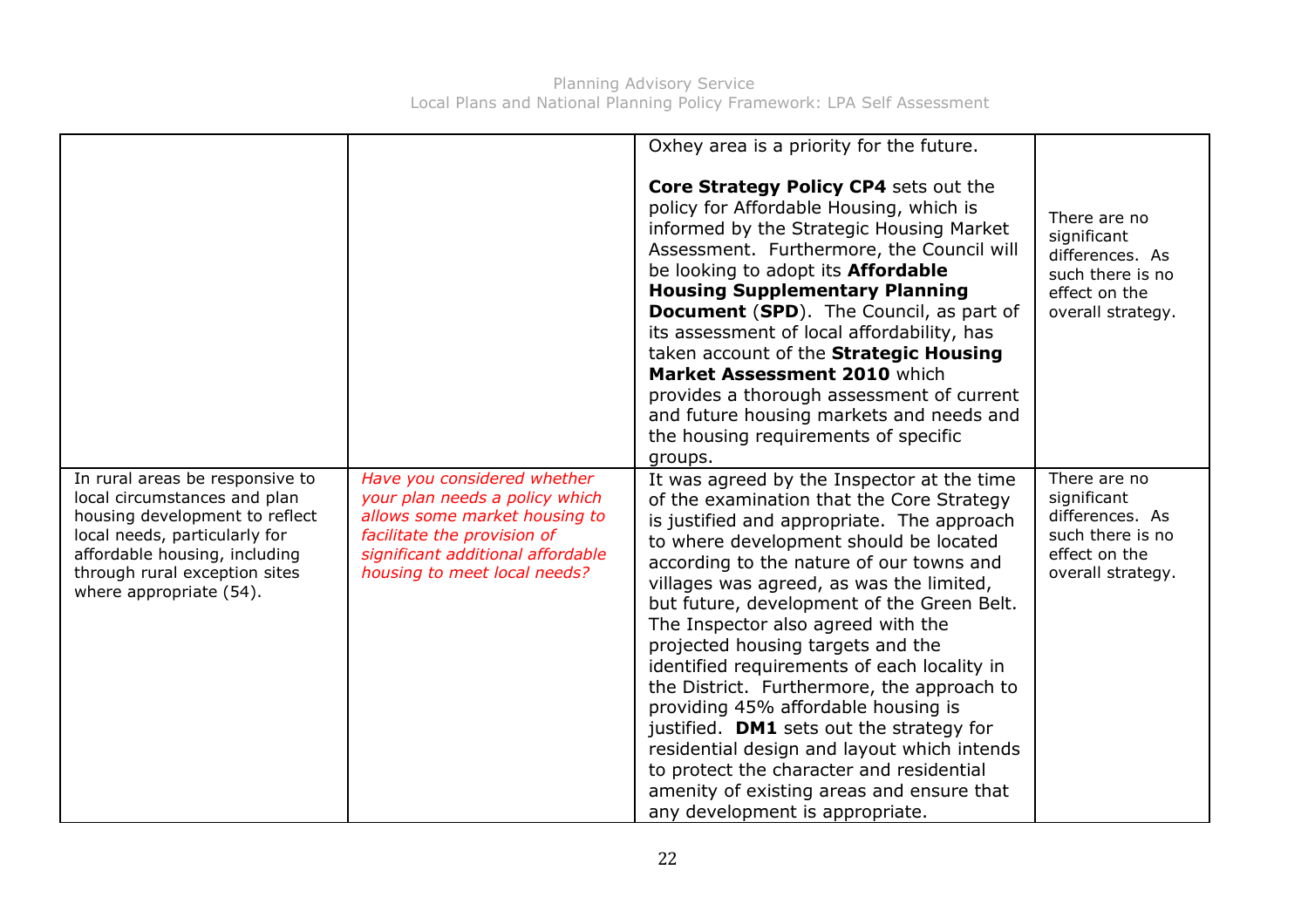|                                                                                                                        | Have you considered the case<br>for setting out policies to resist<br>inappropriate development of<br>residential gardens? (This is<br>discretionary)(para 53)                  | Policy DM1 sets out that the Council will<br>seek to protect the character and<br>residential amenity of existing areas of<br>housing from forms of backland<br>development. DM1 (a) details the criteria<br>that should be complied with in order to<br>ensure that development does not cause<br>harm to the local area. This Policy builds<br>on CP12 which outlines the Core<br>Strategy's approach to Design of<br>Development.                                                                                                                                                                                                                                                                                                                                                                                                                                                                                                                                                                 | There are no<br>significant<br>differences. As<br>such there is no<br>effect on the<br>overall strategy. |
|------------------------------------------------------------------------------------------------------------------------|---------------------------------------------------------------------------------------------------------------------------------------------------------------------------------|------------------------------------------------------------------------------------------------------------------------------------------------------------------------------------------------------------------------------------------------------------------------------------------------------------------------------------------------------------------------------------------------------------------------------------------------------------------------------------------------------------------------------------------------------------------------------------------------------------------------------------------------------------------------------------------------------------------------------------------------------------------------------------------------------------------------------------------------------------------------------------------------------------------------------------------------------------------------------------------------------|----------------------------------------------------------------------------------------------------------|
| In rural areas housing should be<br>located where it will enhance or<br>maintain the vitality of rural<br>communities. | <b>Examples of special</b><br>circumstances to allow new<br>isolated homes listed at para 55<br>(note, previous requirement<br>about requiring economic use<br>first has gone). | <b>Policy CP2</b> outlines that the District's<br>housing provision will be made primarily<br>from within the existing urban area (75).<br>Provision will also be made at the most<br>sustainable locations on the edge of<br>existing settlements, in the Green Belt<br>(25%). Specific sites will be identified in<br>the forthcoming Site Allocations LDD. The<br>suitability of a specific site, however, will<br>be subject to the sustainability of the site.<br>The District is 77% Green Belt,<br>predominantly covering the rural areas of<br>the District. The rural areas are therefore<br>subject to the Green Belt Policies CP11<br>and DM2. DM2 states that very special<br>circumstances must be demonstrated for<br>approval to be given for new buildings<br>other than those detailed in national<br>guidance. Very special circumstances may<br>exist where the Council has identified sites<br>through the Site Allocations LDD.<br>Proposals for new dwellings for agricultural | There are no<br>significant<br>differences. As<br>such there is no<br>effect on the<br>overall strategy. |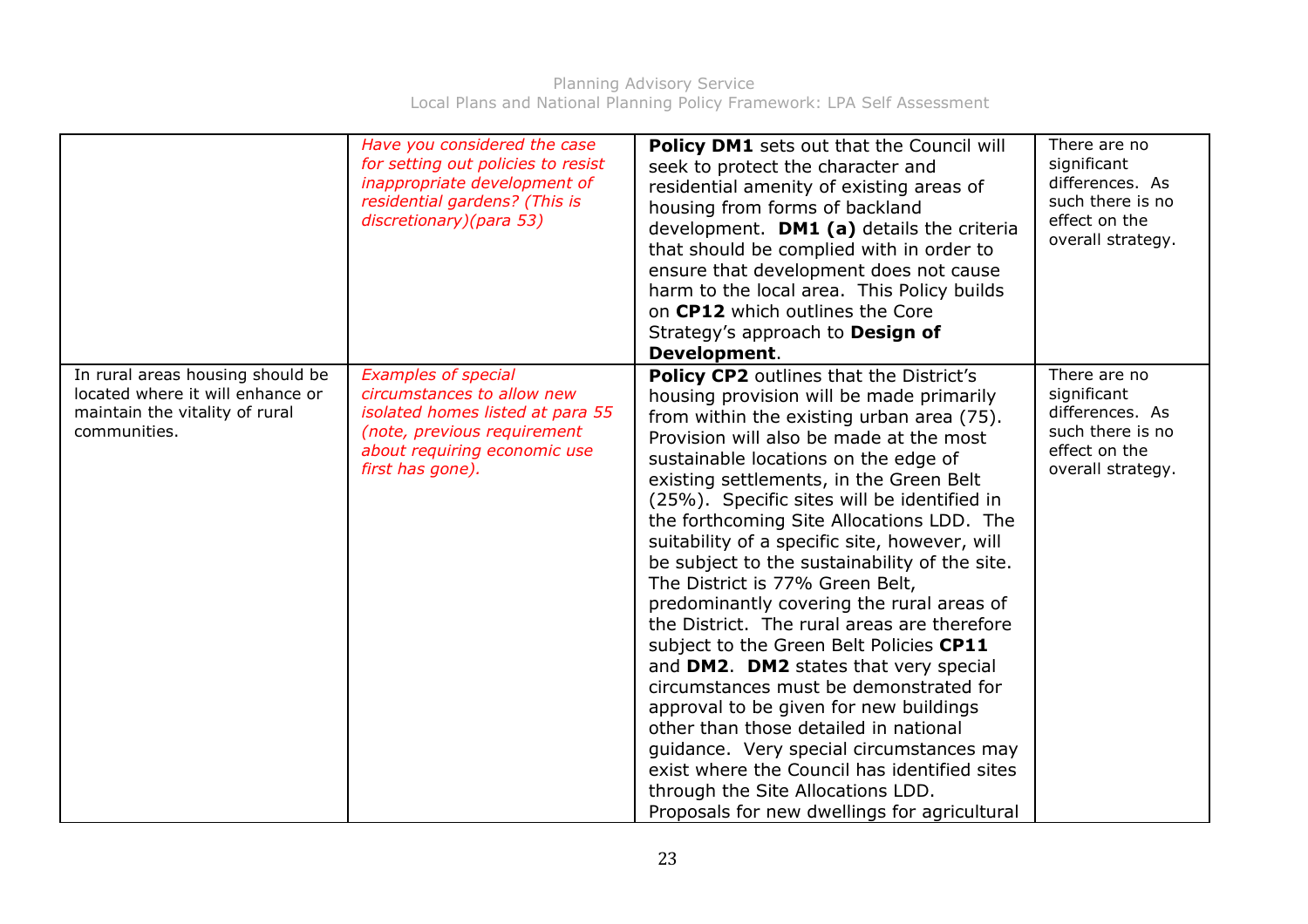|                                                                                                                                      | and/or forestry use are outlined Core<br><b>Strategy Appendix 3.</b> |  |
|--------------------------------------------------------------------------------------------------------------------------------------|----------------------------------------------------------------------|--|
| 7. Requiring good design (paras 56-68)                                                                                               |                                                                      |  |
| There are no new or significantly<br>different requirements for the<br>policy content of local plans in<br>this section of the NPPF. |                                                                      |  |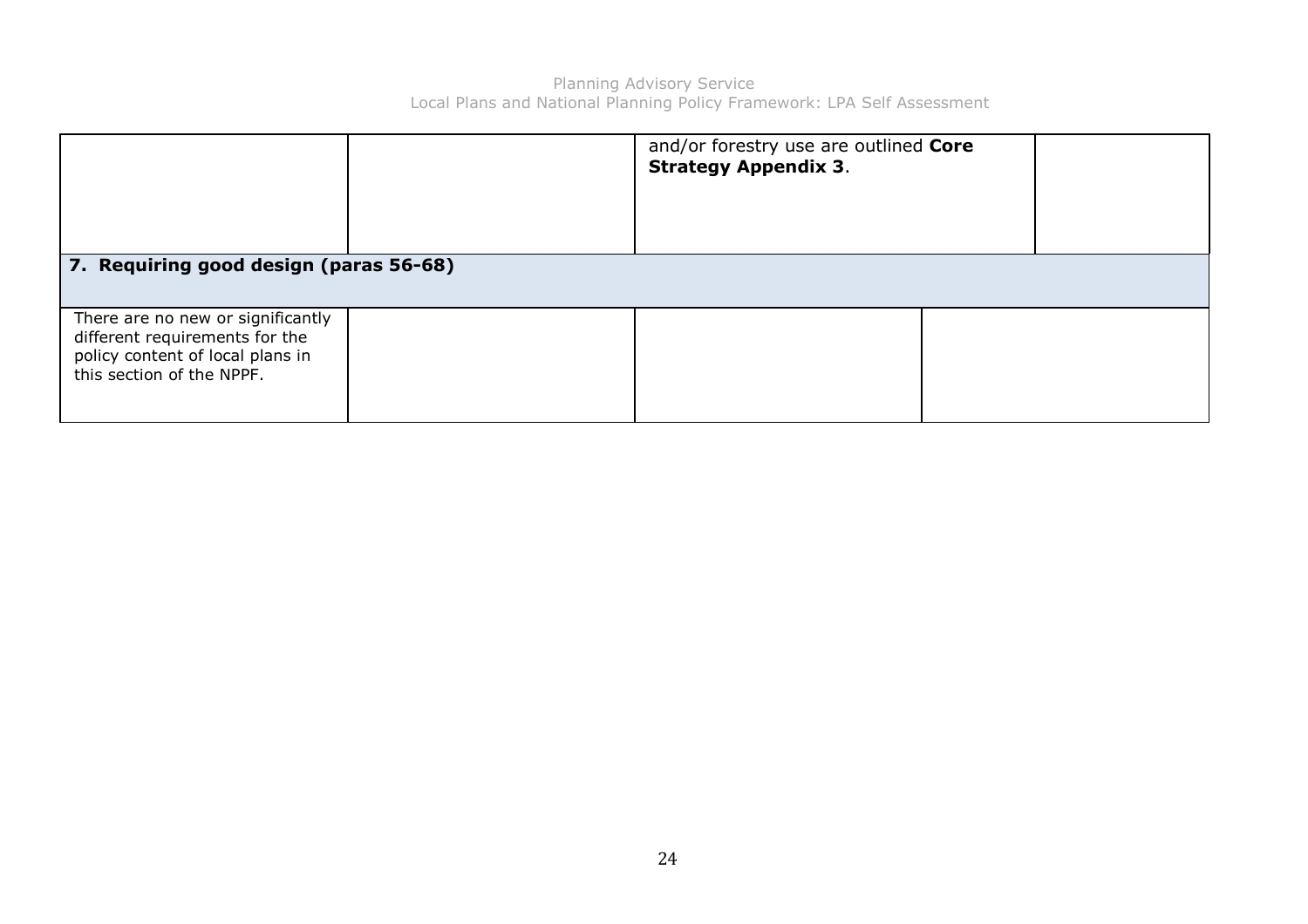| 8. Promoting healthy communities (paras 69-78)                                                                                          |                                                                                                                                                                                                                                                                                                                                                                                                                                                                                                                                                                                                                                                                                                 |                                                                                                                                                                                                                                                                                                                                                                                                                                                                                                                                                                                                                                                                                                                                                                                                                                                                                                                                                                                         |                                                                                                       |  |
|-----------------------------------------------------------------------------------------------------------------------------------------|-------------------------------------------------------------------------------------------------------------------------------------------------------------------------------------------------------------------------------------------------------------------------------------------------------------------------------------------------------------------------------------------------------------------------------------------------------------------------------------------------------------------------------------------------------------------------------------------------------------------------------------------------------------------------------------------------|-----------------------------------------------------------------------------------------------------------------------------------------------------------------------------------------------------------------------------------------------------------------------------------------------------------------------------------------------------------------------------------------------------------------------------------------------------------------------------------------------------------------------------------------------------------------------------------------------------------------------------------------------------------------------------------------------------------------------------------------------------------------------------------------------------------------------------------------------------------------------------------------------------------------------------------------------------------------------------------------|-------------------------------------------------------------------------------------------------------|--|
| <b>What NPPF expects local</b><br>plans to include to deliver its<br>objectives                                                         | Questions to help understand<br>whether your local plan<br>includes what NPPF expects                                                                                                                                                                                                                                                                                                                                                                                                                                                                                                                                                                                                           | Does your local plan address this issue<br>and meet the NPPF's expectations?                                                                                                                                                                                                                                                                                                                                                                                                                                                                                                                                                                                                                                                                                                                                                                                                                                                                                                            | <b>How significant</b><br>are any<br>differences?<br>Do they affect your<br>overall strategy?         |  |
| Policies should plan positively for<br>the provision and use of shared<br>space, community facilities and<br>other local services (70). | Does the plan include a policy or<br>policies addressing community<br>facilities and local services?<br>To what extent do policies plan<br>positively for the provision and<br>integration of community<br>facilities and other local services<br>to enhance the sustainability of<br>communities and residential<br>environments; safeguard against<br>the unnecessary loss of valued<br>facilities and services; ensure<br>that established shops, facilities<br>and services are able to develop<br>and modernize; and ensure that<br>housing is developed in suitable<br>locations which offer a range of<br>community facilities and good<br>access to key services and<br>infrastructure? | The Core Strategy Spatial Vision<br>looks to ensure the District will remain a<br>prosperous, safe and healthy place<br>where people want and are able to live<br>and work. Strategic Objective 7 looks<br>to deliver improved and more integrated<br>transport systems and reduce the need<br>to travel by locating development in<br>accessible locations. Strategic<br>Objective 8 seeks to maintain and<br>enhance the viability, vitality and<br>variety of shops and services within the<br>District, the retention of which will<br>benefit the day-to-day needs of local<br>people and the wider community.<br><b>Strategic Objective 11 aims to</b><br>provide accessible and varied<br>opportunities for leisure, arts, sport and<br>recreational activities, the provision of<br>which is essential in ensuring the<br>enhancement of the sustainability of<br>communities and residential<br>developments. These Strategic<br><b>Objectives</b> outline the overarching aim | There are no<br>significant<br>differences. As such<br>there is no effect on<br>the overall strategy. |  |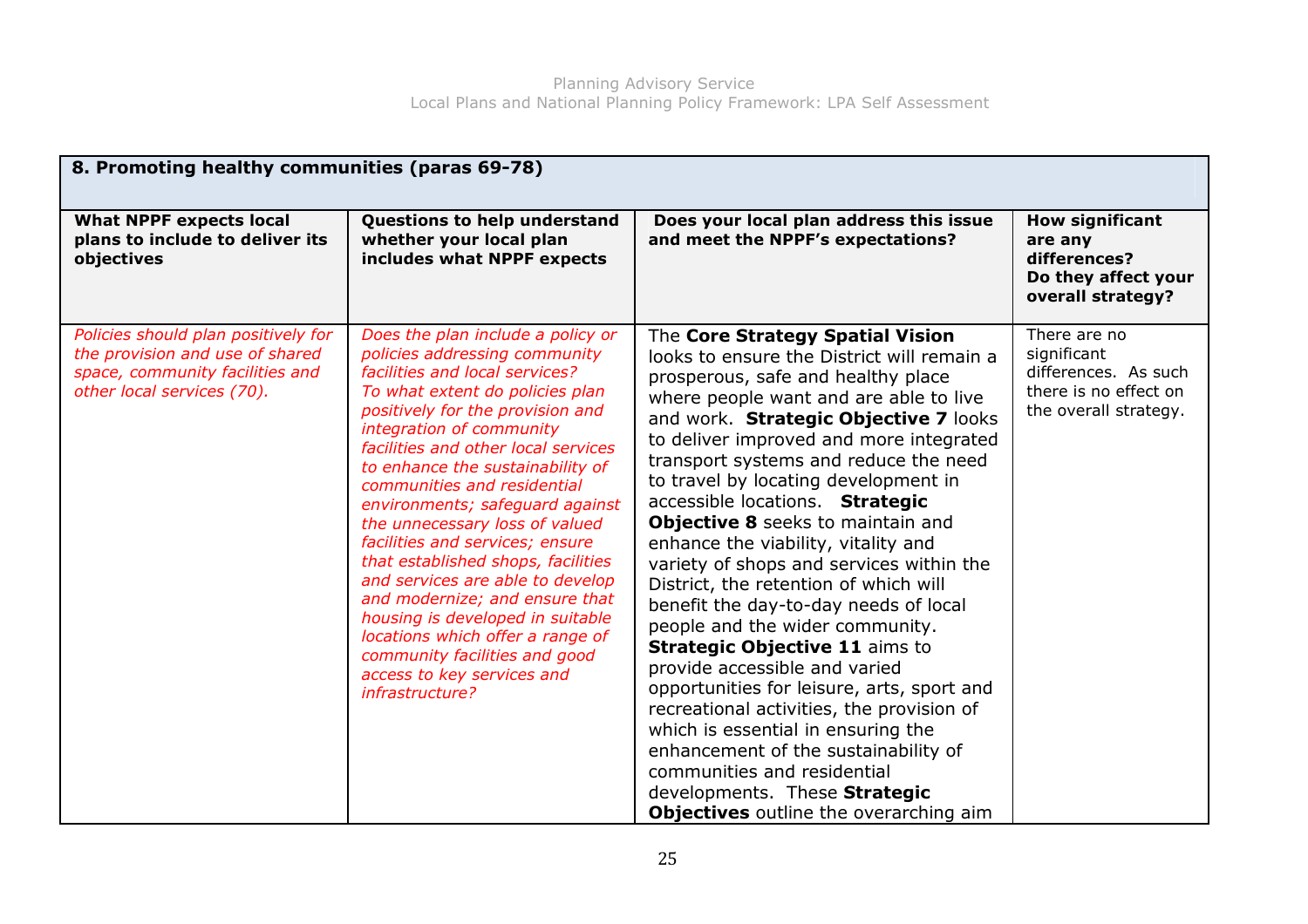|  |  | to promote healthy communities and<br>deliver the social, recreational and<br>cultural facilities and services the<br>community needs.<br><b>Policy DM12</b> sets out the Council's<br>commitment to creating sustainable<br>communities by recognising the<br>importance of provision and protection<br>of community facilities in accessible<br>locations. This should ensure the<br>continued vitality of village and rural<br>communities. DM12 seeks to ensure<br>that the loss of such facilities are<br>resisted and that new provisions are<br>sustainable and accessible by<br>sustainable modes of transport. | There are no<br>significant<br>differences. As such<br>there is no effect on<br>the overall strategy. |
|--|--|-------------------------------------------------------------------------------------------------------------------------------------------------------------------------------------------------------------------------------------------------------------------------------------------------------------------------------------------------------------------------------------------------------------------------------------------------------------------------------------------------------------------------------------------------------------------------------------------------------------------------|-------------------------------------------------------------------------------------------------------|
|--|--|-------------------------------------------------------------------------------------------------------------------------------------------------------------------------------------------------------------------------------------------------------------------------------------------------------------------------------------------------------------------------------------------------------------------------------------------------------------------------------------------------------------------------------------------------------------------------------------------------------------------------|-------------------------------------------------------------------------------------------------------|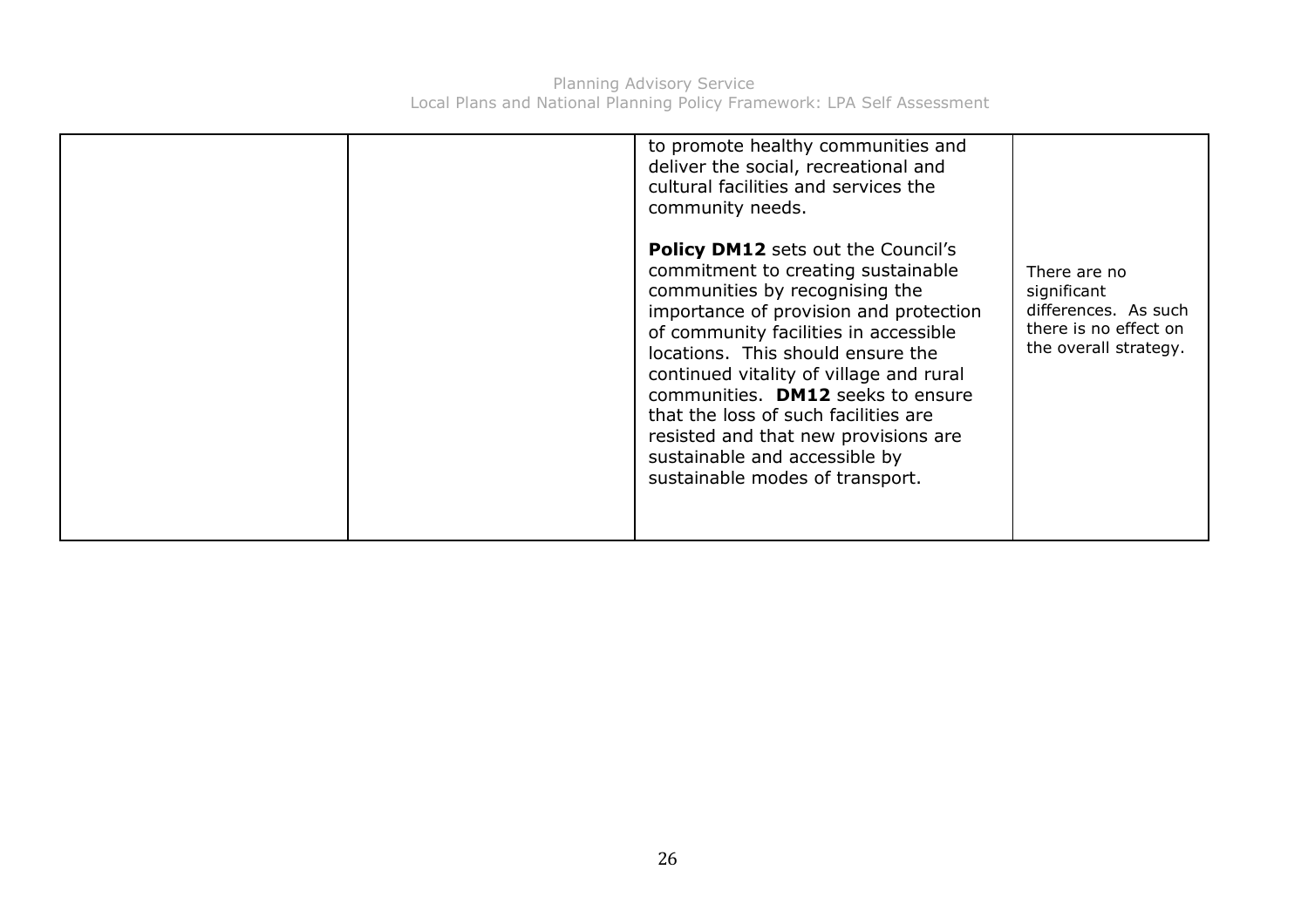| Enable local communities,<br>through local and neighbourhood<br>plans, to identify special<br>protection green areas of<br>particular importance to them -<br>'Local Green Space' (76-78). | Do you have a policy which<br>would enable the protection of<br><b>Local Green Spaces and manage</b><br>any development within it in a<br>manner consistent with policy<br>for Green Belts? (Local Green<br>Spaces should only be<br>designated when a plan is<br>prepared or reviewed, and be<br>capable of enduring beyond the<br>end of the plan period. The<br>designation should only be used<br>when it accords with the criteria<br><i>in para 77).</i> | <b>Core Strategy Policy CP9 seeks to</b><br>protect and enhance the assets and<br>provision of green spaces, in order to<br>improve the District's Green<br>Infrastructure. Policy DM6 sets out<br>the Council's policy for biodiversity,<br>trees, woodlands, watercourses and<br>landscaping. DM6 recognises<br>biodiversity as being a key element of<br>Green Infrastructure. The forthcoming<br><b>Site Allocations LDD</b> identifies a<br>number of Open Space Allocations<br>throughout the District that will be<br>available for public comment during the<br>consultation period. | There are no<br>significant<br>differences. As such<br>there is no effect on<br>the overall strategy. |
|--------------------------------------------------------------------------------------------------------------------------------------------------------------------------------------------|----------------------------------------------------------------------------------------------------------------------------------------------------------------------------------------------------------------------------------------------------------------------------------------------------------------------------------------------------------------------------------------------------------------------------------------------------------------|----------------------------------------------------------------------------------------------------------------------------------------------------------------------------------------------------------------------------------------------------------------------------------------------------------------------------------------------------------------------------------------------------------------------------------------------------------------------------------------------------------------------------------------------------------------------------------------------|-------------------------------------------------------------------------------------------------------|
|                                                                                                                                                                                            |                                                                                                                                                                                                                                                                                                                                                                                                                                                                | Through neighbourhood planning<br>processes, a local body/organisation<br>would be able to propose allocating<br>green/open space, provided that the<br>proposal was in conformity with the<br>Local Plan. That said, any proposal for<br>open/green space would also have to be<br>mindful of the criteria set out in the<br>NPPF (77).                                                                                                                                                                                                                                                     | There are no<br>significant<br>differences. As such<br>there is no effect on<br>the overall strategy. |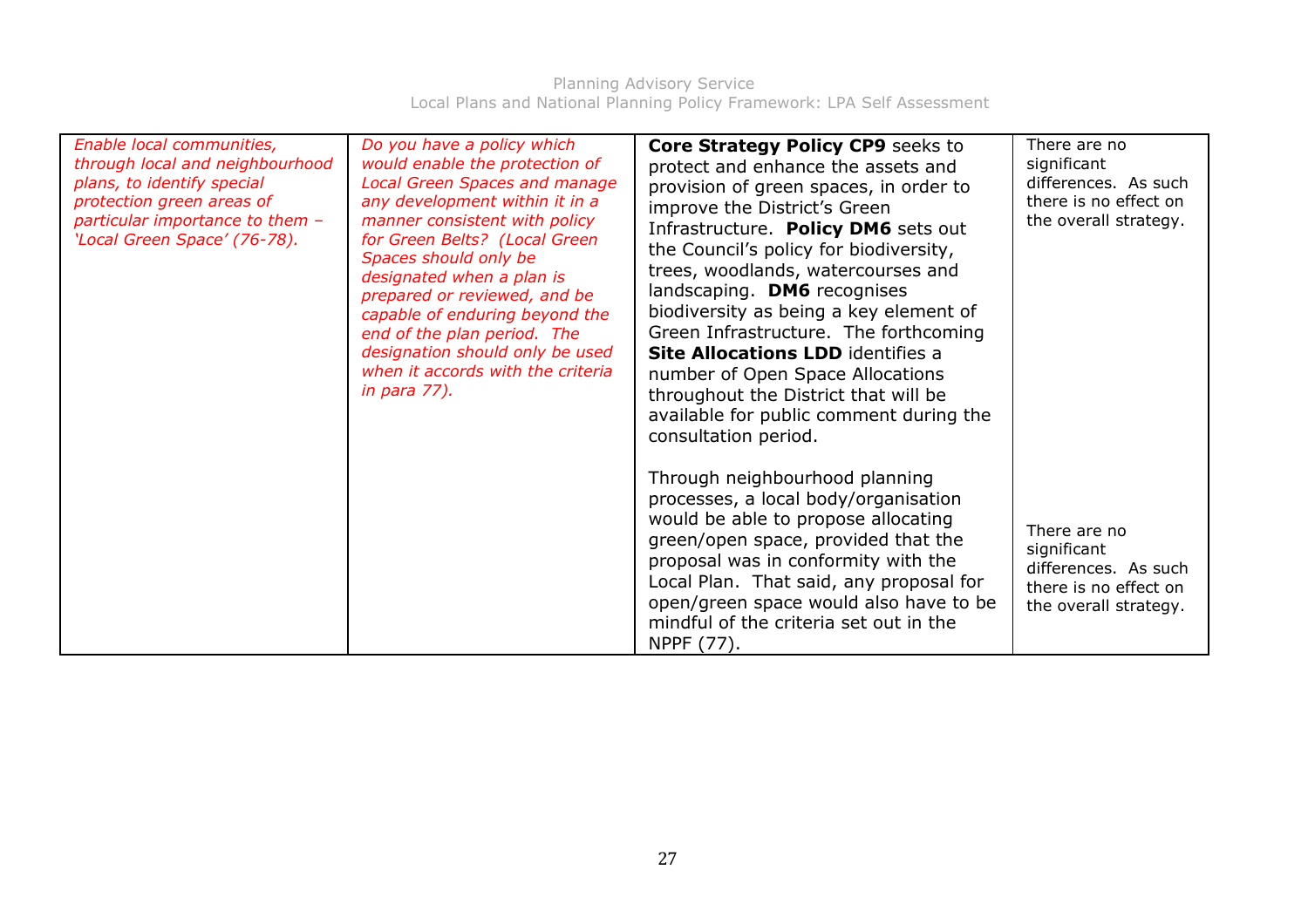| 9. Protecting Green Belt land (paras 79-92)                                                                                                                                                                                               |                                                                                                                                                                                                                                        |                                                                                                                                                                                                                                         |                                                                                                 |
|-------------------------------------------------------------------------------------------------------------------------------------------------------------------------------------------------------------------------------------------|----------------------------------------------------------------------------------------------------------------------------------------------------------------------------------------------------------------------------------------|-----------------------------------------------------------------------------------------------------------------------------------------------------------------------------------------------------------------------------------------|-------------------------------------------------------------------------------------------------|
| <b>What NPPF expects local</b><br>plans to include to deliver its<br>objectives                                                                                                                                                           | Questions to help understand<br>whether your local plan<br>includes what NPPF expects                                                                                                                                                  | Does your local plan address<br>this issue and meet the NPPF's<br>expectations?                                                                                                                                                         | How significant are any<br>differences?<br>Do they affect your overall<br>strategy?             |
| The general extent of Green<br>Belts across the country is<br>already established. New Green<br>Belts should only be established<br>in exceptional circumstances<br>(82)                                                                  | If you are including Green Belt<br>policies in your plan, do they<br>accurately reflect the NPPF<br>policy?                                                                                                                            | The Green Belt is established in the<br>District. Through the Site<br>Allocations DPD, a review of a 'Major<br>Developed Site in the Green Belt' at<br>Leavesden is being considered. This<br>reflects the objective of Policy<br>CP11. | There are no significant<br>differences. As such there is no<br>effect on the overall strategy. |
| Local planning authorities with<br>Green Belts in their area should<br>establish Green Belt boundaries<br>in their Local Plans which set the<br>framework for Green Belt and<br>settlement policy (83).<br>Boundaries should be set using | For example:<br>Lpas should plan positively to<br>enhance the beneficial use of the<br>Green Belt, Beneficial uses are                                                                                                                 | The Green Belt objectives as<br>outlined in Policy DM2 reflect the<br>purposes of the Green Belt in the<br>NPPF (80).                                                                                                                   | There are no significant<br>differences. As such there is no<br>effect on the overall strategy. |
| 'physical features likely to be<br>permanent' amongst other<br>things (85)                                                                                                                                                                | listed in para 81. PPG2 set out<br>that 'Green Belts have a positive<br>role to play in fulfilling<br>objectives. Para 1.6 of PPG2 set<br>out the objectives - some of<br>these have been rephrased/<br>amended and 'to retain land in | Furthermore, Policy DM2<br>recognises the role of the Green Belt<br>in providing access to the<br>countryside for the urban population<br>and emphasises the importance of<br>retaining and enhancing Green Belt.                       | There are no significant<br>differences. As such there is no<br>effect on the overall strategy. |
|                                                                                                                                                                                                                                           | agricultural, forestry and related<br>uses' has been omitted.                                                                                                                                                                          | Policy DM2 also ties in with Core<br><b>Strategy Objective 9 to conserve</b><br>and enhance the countryside and<br>the diversity of landscapes, wildlife<br>and habitats in the District.<br>Maintaining the attractive                 | There are no significant<br>differences. As such there is no<br>effect on the overall strategy. |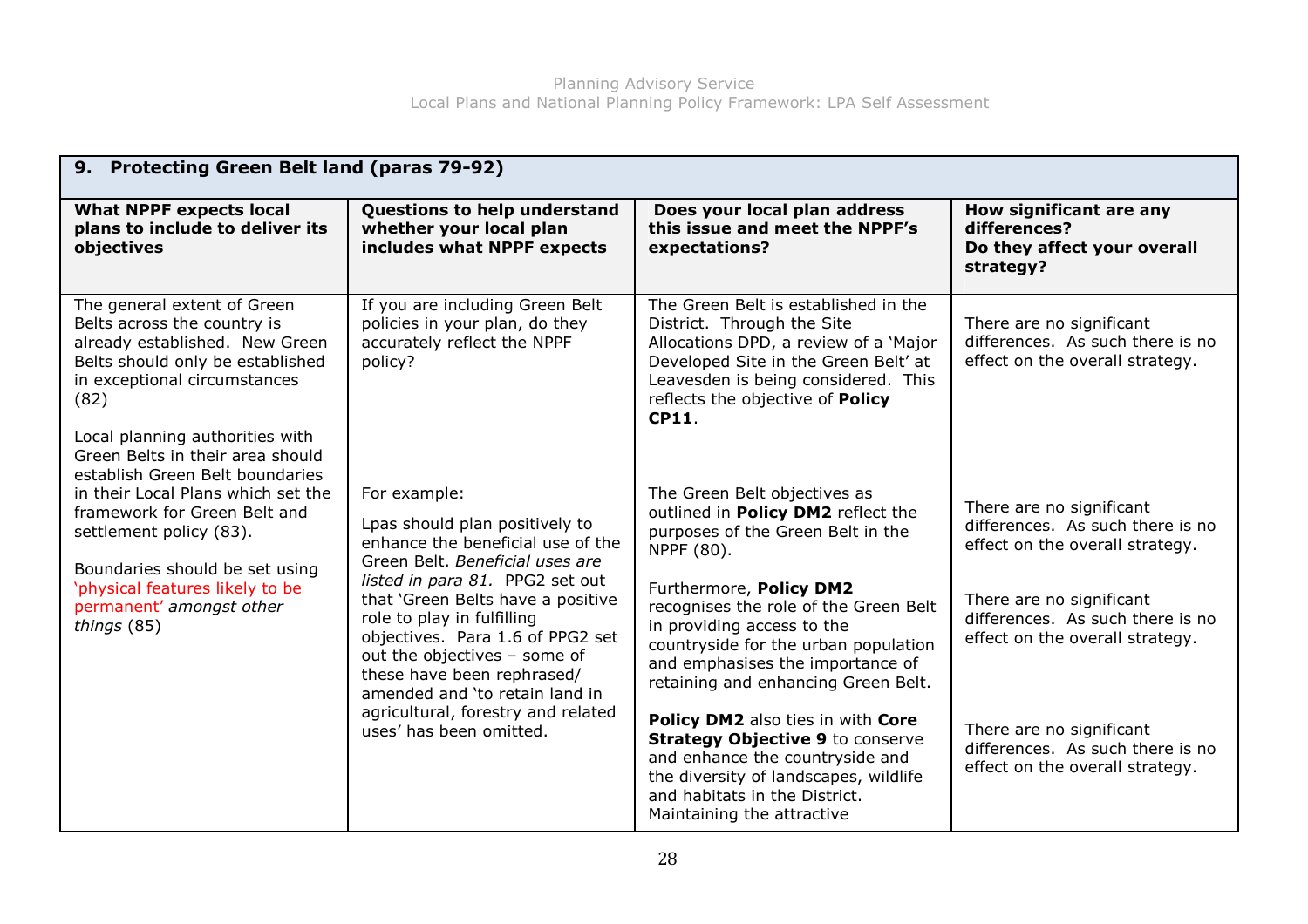|                                                                                                                                | countryside and visual amenity are<br>further objectives of the Core<br>Strategy and DM Policies that are<br>supported by the NPPF.                                                                                                                                                                                                                                                                                                                                                                                                                                        |                                                                                                 |
|--------------------------------------------------------------------------------------------------------------------------------|----------------------------------------------------------------------------------------------------------------------------------------------------------------------------------------------------------------------------------------------------------------------------------------------------------------------------------------------------------------------------------------------------------------------------------------------------------------------------------------------------------------------------------------------------------------------------|-------------------------------------------------------------------------------------------------|
| Ensure consistency with the<br>Local Plan strategy for meeting<br>identified requirements for<br>sustainable development (85). | The Core Strategy Spatial<br><b>Strategy</b> sets out that the main<br>emphasis for future development is<br>to continue to focus development<br>within the existing urban area<br>through development of previously<br>developed land and appropriate<br>infilling. Policy DM2 expands on<br>this overarching aim and states that<br>very special circumstances will have<br>to be demonstrated for new<br>buildings in the Green Belt. Policy<br><b>DM2</b> , in accordance with the<br>adopted Core Strategy and NPPF,<br>therefore seeks to protect the Green<br>Belt. | There are no significant<br>differences. As such there is no<br>effect on the overall strategy. |
|                                                                                                                                |                                                                                                                                                                                                                                                                                                                                                                                                                                                                                                                                                                            |                                                                                                 |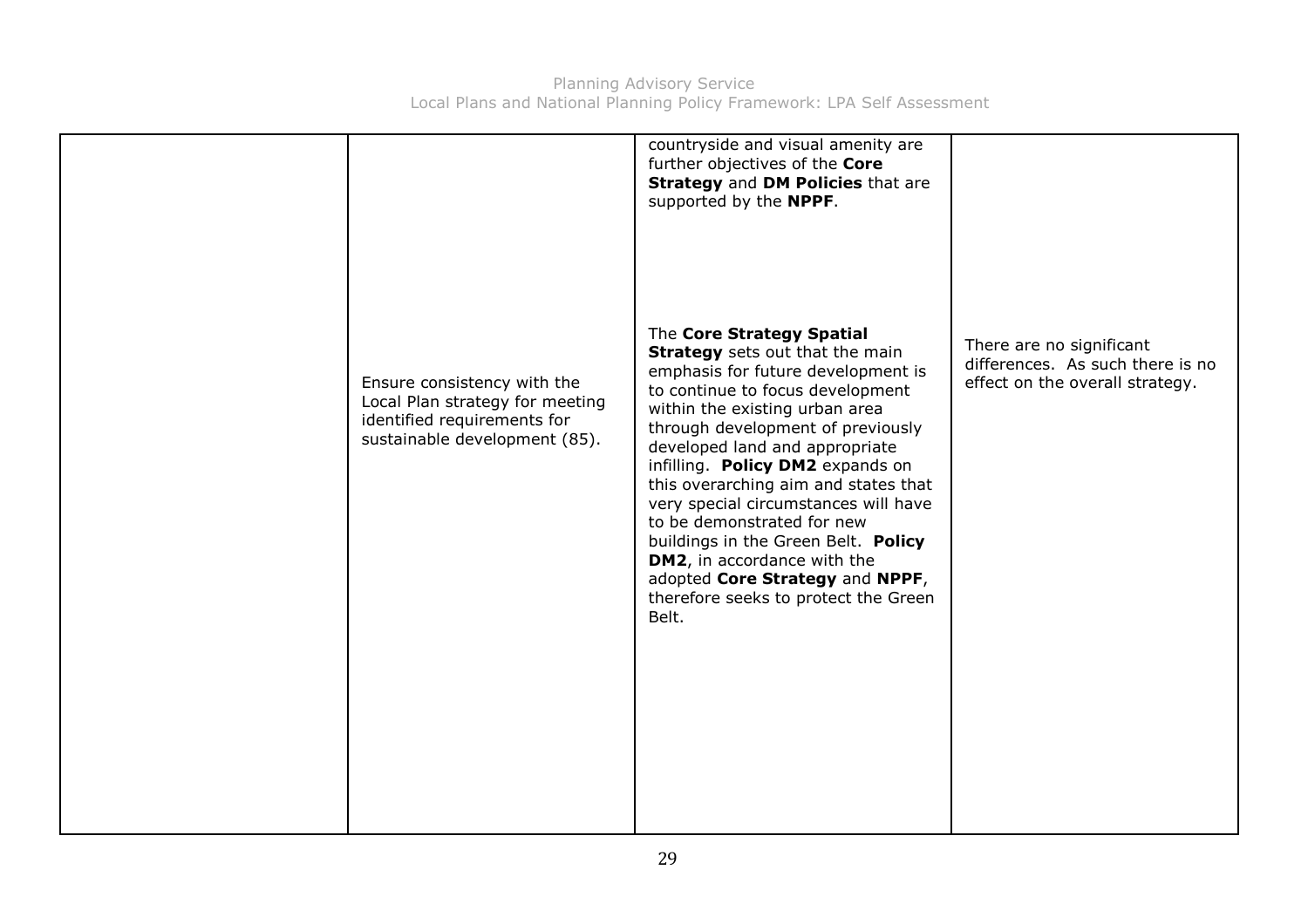| Does it allow for the extension<br>or alteration of a <i>building</i> ,<br>provided that it does not result<br>in disproportionate additions<br>over and above the size of the<br>original building? (89). PPG2<br>previously referred to dwelling.<br>Original building is defined in the<br>Glossary.                                                                                                                                                 | <b>DM2 (b)</b> states that extensions to<br>buildings in the Green Belt that are<br>disproportionate in size to the<br>original building will not be<br>permitted.                                                                                                                                                                                         | There are no significant<br>differences. As such there is no<br>effect on the overall strategy. |
|---------------------------------------------------------------------------------------------------------------------------------------------------------------------------------------------------------------------------------------------------------------------------------------------------------------------------------------------------------------------------------------------------------------------------------------------------------|------------------------------------------------------------------------------------------------------------------------------------------------------------------------------------------------------------------------------------------------------------------------------------------------------------------------------------------------------------|-------------------------------------------------------------------------------------------------|
| Does it allow for the<br>replacement of a building,<br>provided the new building is in<br>the same use and not materially<br>larger than the one it replaces?<br>(89) PPG2 did not have a<br>separate bullet point -<br>replacement related to dwellings<br>rather than buildings.                                                                                                                                                                      | <b>DM2 (c)</b> allows for replacement<br>dwellings in the Green Belt similar<br>to that of PPG2. DM2 (c) does not<br>wholly reflect the revised guidance<br>as part of the NPPF whereby the<br>guidance has been amended such<br>that it relates to replacement<br>buildings.                                                                              | Consider amending the policy to<br>include replacement buildings.                               |
| Does it allow for limited infilling<br>or the partial or complete<br>redevelopment of previously<br>developed sites (brownfield<br>land) whether redundant or in<br>continuing use (excluding<br>temporary buildings), which<br>would not have a greater impact<br>on the openness of the Green<br>Belt and the purpose of including<br>land within it than the existing<br>development? (89)<br>(PPG2 referred to 'major existing<br>developed sites') | Any proposed development would<br>be subject to the Green Belt Policy<br>as set out in DM2. Very special<br>circumstances will need to be<br>demonstrated to overcome the harm<br>to the Green Belt by reason of<br>inappropriateness. The Core<br><b>Strategy</b> refers 'major developed<br>sites' which reflected the guidance<br>in PPG2 (now revoked) | There are no significant<br>differences. As such there is no<br>effect on the overall strategy. |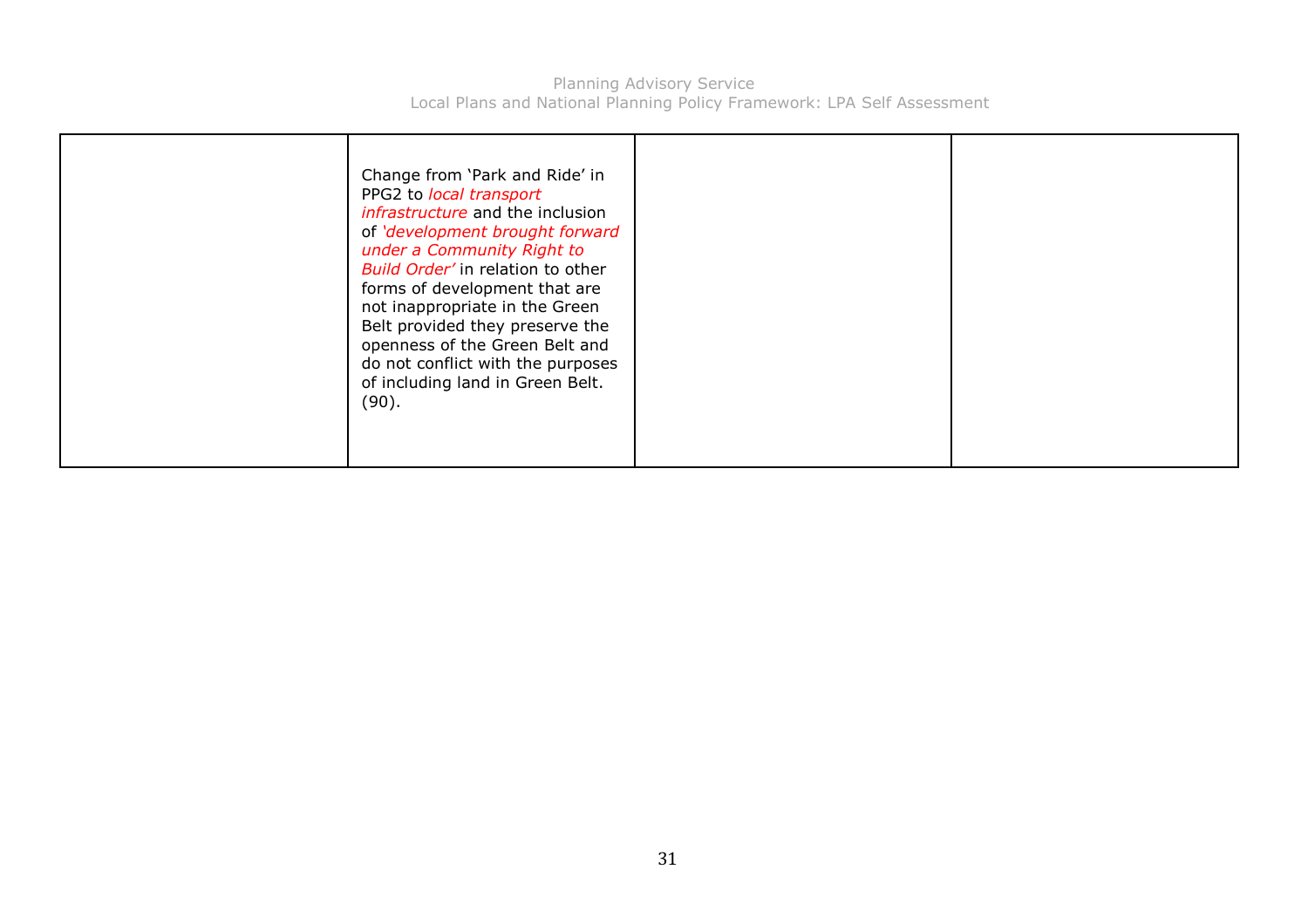| 10. Meeting the challenge of climate change, flooding and coastal change (paras 93-108)                                                                                              |                                                                                                                                                                                                                                         |                                                                                                                                                                                                                                                                                                                                                                                                                                   |                                                                                                       |
|--------------------------------------------------------------------------------------------------------------------------------------------------------------------------------------|-----------------------------------------------------------------------------------------------------------------------------------------------------------------------------------------------------------------------------------------|-----------------------------------------------------------------------------------------------------------------------------------------------------------------------------------------------------------------------------------------------------------------------------------------------------------------------------------------------------------------------------------------------------------------------------------|-------------------------------------------------------------------------------------------------------|
| <b>What NPPF expects local</b><br>plans to include to deliver<br>its objectives                                                                                                      | Questions to help understand<br>whether your local plan<br>includes what NPPF expects                                                                                                                                                   | Does your local plan address this issue<br>and meet the NPPF's expectations?                                                                                                                                                                                                                                                                                                                                                      | <b>How significant are</b><br>any differences? Do<br>they affect your<br>overall strategy?            |
| Adopt proactive strategies to<br>mitigate and adapt to climate<br>change taking full account of<br>flood risk, coastal change and<br>water supply and demand<br>considerations (94). | Have you planned new<br>development in locations and<br>ways which reduce greenhouse<br>gas emissions?                                                                                                                                  | The Spatial Strategy requires development<br>sites to be identified taking into account<br>whether development will have a significant<br>impact on the environment. New development<br>should will be planned in the most sustainable<br>locations in the District.                                                                                                                                                              | There are no<br>significant differences.<br>As such there is no<br>effect on the overall<br>strategy. |
|                                                                                                                                                                                      | Does your plan actively support<br>energy efficiency improvements<br>to existing buildings?                                                                                                                                             | The Policy Approach for DM4 recognises that it<br>is crucial to address the deficiencies within<br>existing stock. If a Carbon Offset fund is<br>taken forward, it is intended that it will be<br>used to retrofit the existing building stock with<br>energy saving measures.                                                                                                                                                    | There are no<br>significant differences.<br>As such there is no<br>effect on the overall<br>strategy. |
|                                                                                                                                                                                      | When setting any local<br>requirement for a building's<br>sustainability, have you done so<br>in a way that is consistent with<br>the Government's zero carbon<br>buildings policy and adopt<br>nationally described standards?<br>(95) | In line with national policy, the Council uses<br>Part L of the Building Regulations as a<br>benchmark for reducing carbon emissions.<br>Paragraph 6.6 of the DM Policies states that<br>development will not be required to achieve<br>zero carbon emissions entirely within the site<br>boundary. Rather, there will is a minimum<br>requirement for emission savings through<br>energy efficient design of the building fabric |                                                                                                       |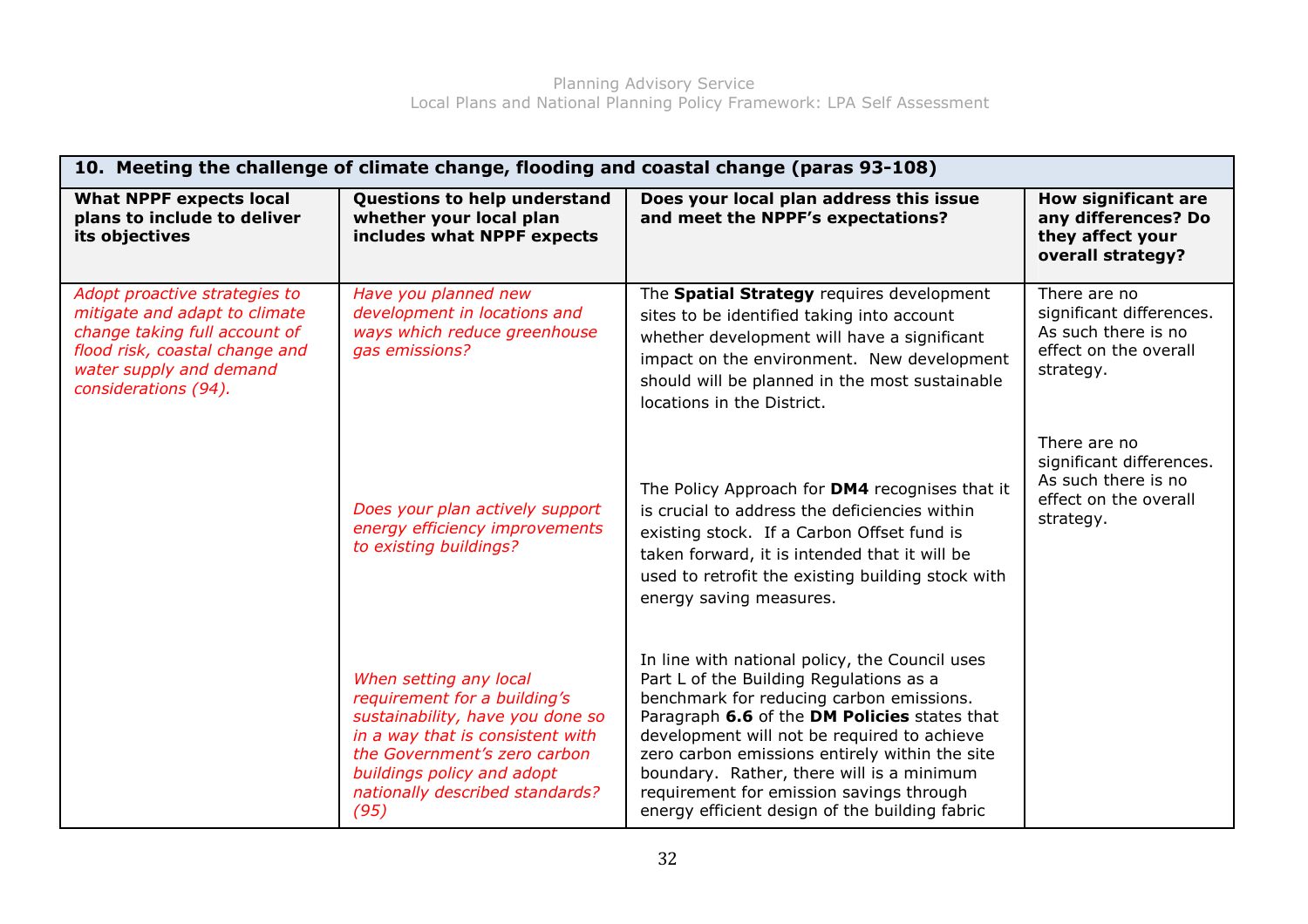Planning Advisory Service Local Plans and National Planning Policy Framework: LPA Self Assessment

|                                                                                 |                                                                                                                                                                                                                                       | set by Building Regulations. The Council is<br>committed to the 'Allowable Solutions'<br>initiative when this comes into force.                                                                                                                                                                                                                                                                                                                                                                                                                                                                                                           |  |
|---------------------------------------------------------------------------------|---------------------------------------------------------------------------------------------------------------------------------------------------------------------------------------------------------------------------------------|-------------------------------------------------------------------------------------------------------------------------------------------------------------------------------------------------------------------------------------------------------------------------------------------------------------------------------------------------------------------------------------------------------------------------------------------------------------------------------------------------------------------------------------------------------------------------------------------------------------------------------------------|--|
| Help increase the use and<br>supply of renewable and low<br>carbon energy (97). | Do you have a positive strategy<br>to promote energy from<br>renewable and low carbon<br>sources?                                                                                                                                     | <b>DM4</b> sets out the Council's policy for carbon<br>dioxide emissions and on-site renewable<br>energy, and contributes directly to Core<br><b>Strategic Objective 3</b> in terms of reducing<br>energy consumption, promoting use of<br>renewable energy and addressing climate<br>change. In line with national policy, the<br>Council uses Part L of the Building Regulations<br>as a benchmark for reducing carbon<br>emissions. The C-Plan system used by the<br>Council provides a reliable, consistent and<br>transparent method of assessing the likely<br>energy use and carbon dioxide emissions for<br>proposed development. |  |
|                                                                                 | Have you considered identifying<br>suitable areas for renewable and<br>low carbon energy sources, and<br>supporting infrastructure, where<br>this would help secure the<br>development of such sources<br>(see also NPPF footnote 17) | <b>DM5</b> sets out that the Council will, in<br>considering proposals for large-scale<br>renewable energy developments, take into<br>account any potential impacts that may occur<br>as a result. Essentially, this policy seeks to<br>balance the beneficial outcomes of renewable<br>energy and any adverse impacts produced by<br>the development itself. The Council will, in<br>determining applications, expect applicants to<br>demonstrate how a suitable site meets the<br>criteria set out in DM5 and how an application<br>would contribute to the Council's overarching<br>aim of promoting sustainable development.         |  |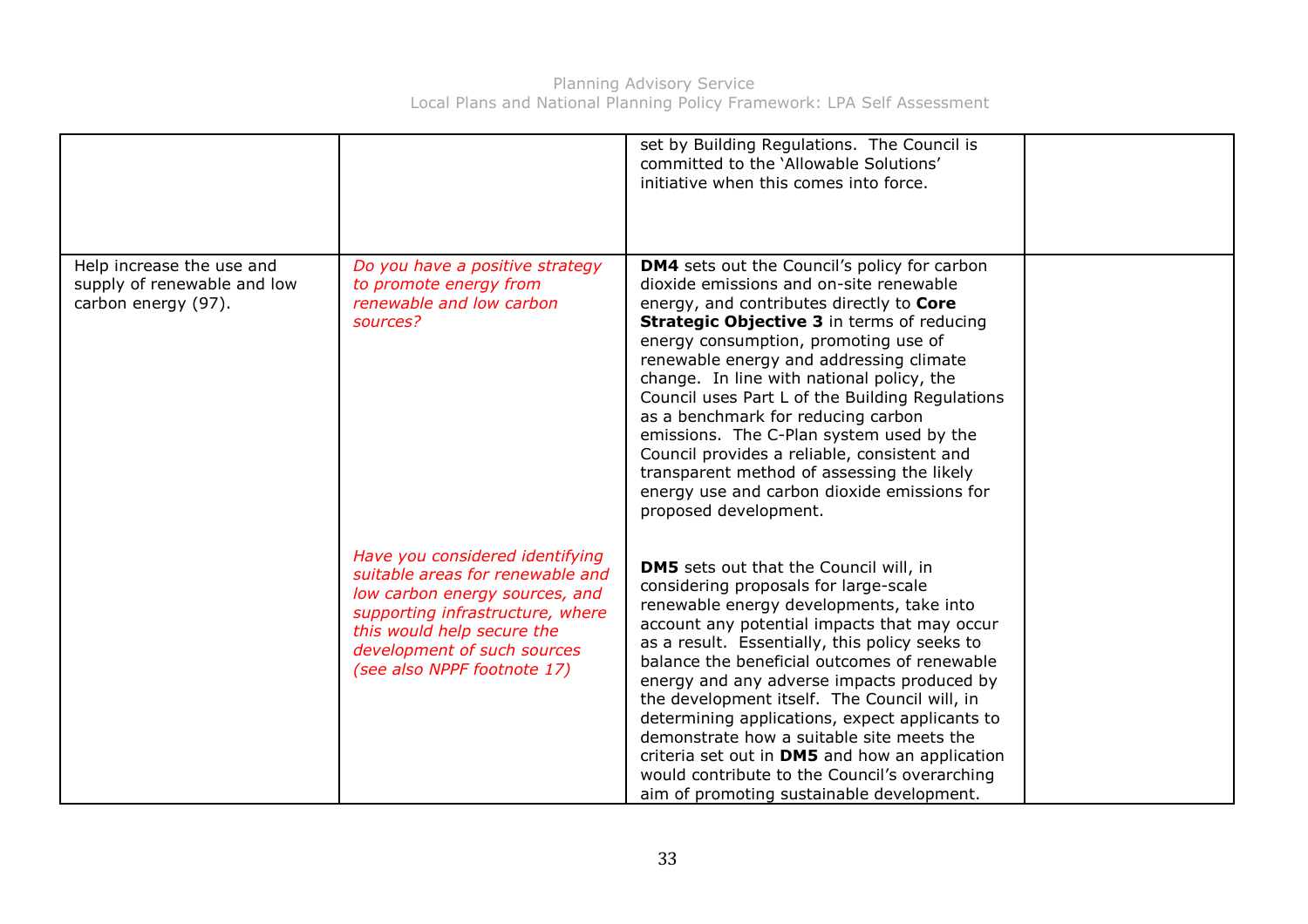| 11. Conserving and enhancing the natural environment (paras 109-125)                                                                                                                                                      |                                                                                                                                                                            |                                                                                                                                                                                                                                                                                                                                                                                                                                                                                                                                                                                                                                                                                                                     |                                                                                                 |
|---------------------------------------------------------------------------------------------------------------------------------------------------------------------------------------------------------------------------|----------------------------------------------------------------------------------------------------------------------------------------------------------------------------|---------------------------------------------------------------------------------------------------------------------------------------------------------------------------------------------------------------------------------------------------------------------------------------------------------------------------------------------------------------------------------------------------------------------------------------------------------------------------------------------------------------------------------------------------------------------------------------------------------------------------------------------------------------------------------------------------------------------|-------------------------------------------------------------------------------------------------|
| <b>What NPPF expects local</b><br>plans to include to deliver<br>its objectives                                                                                                                                           | Questions to help understand<br>whether your local plan<br>includes what NPPF expects                                                                                      | Does your local plan address<br>this issue and meet the<br><b>NPPF's expectations?</b>                                                                                                                                                                                                                                                                                                                                                                                                                                                                                                                                                                                                                              | How significant are any<br>differences?<br>Do they affect your overall<br>strategy?             |
| Planning policies should<br>minimise impacts on<br>biodiversity and geodiversity<br>(para 117).<br>Planning policies should plan<br>for biodiversity at a landscape-<br>scale across local authority<br>boundaries (117). | If you have identified Nature<br>Improvement Areas, have you<br>considered specifying the types<br>of development that may be<br>appropriate in these areas (para<br>117)? | Spatial Vision (i) sets out a<br>priority for the future to<br>recognise opportunities to<br>improve and enhance the<br>natural environment<br>wherever possible.<br><b>Strategic Objective 9 seeks</b><br>to conserve and enhance the<br>countryside and the diversity<br>of landscapes, wildlife and<br>habitats in the District with a<br>coherent network of Green<br>Infrastructure to support the<br>natural environment and<br>human health. Three Rivers<br>has, as outlined in Policy<br>DM6, identified Sites of<br>Special Scientific Interest,<br>Local Nature Reserves,<br>County Wildlife Sites,<br>Protected Species, Trees and<br>Ancient Woodlands,<br>Geological and<br>physiographical features. | There are no significant<br>differences. As such there is no<br>effect on the overall strategy. |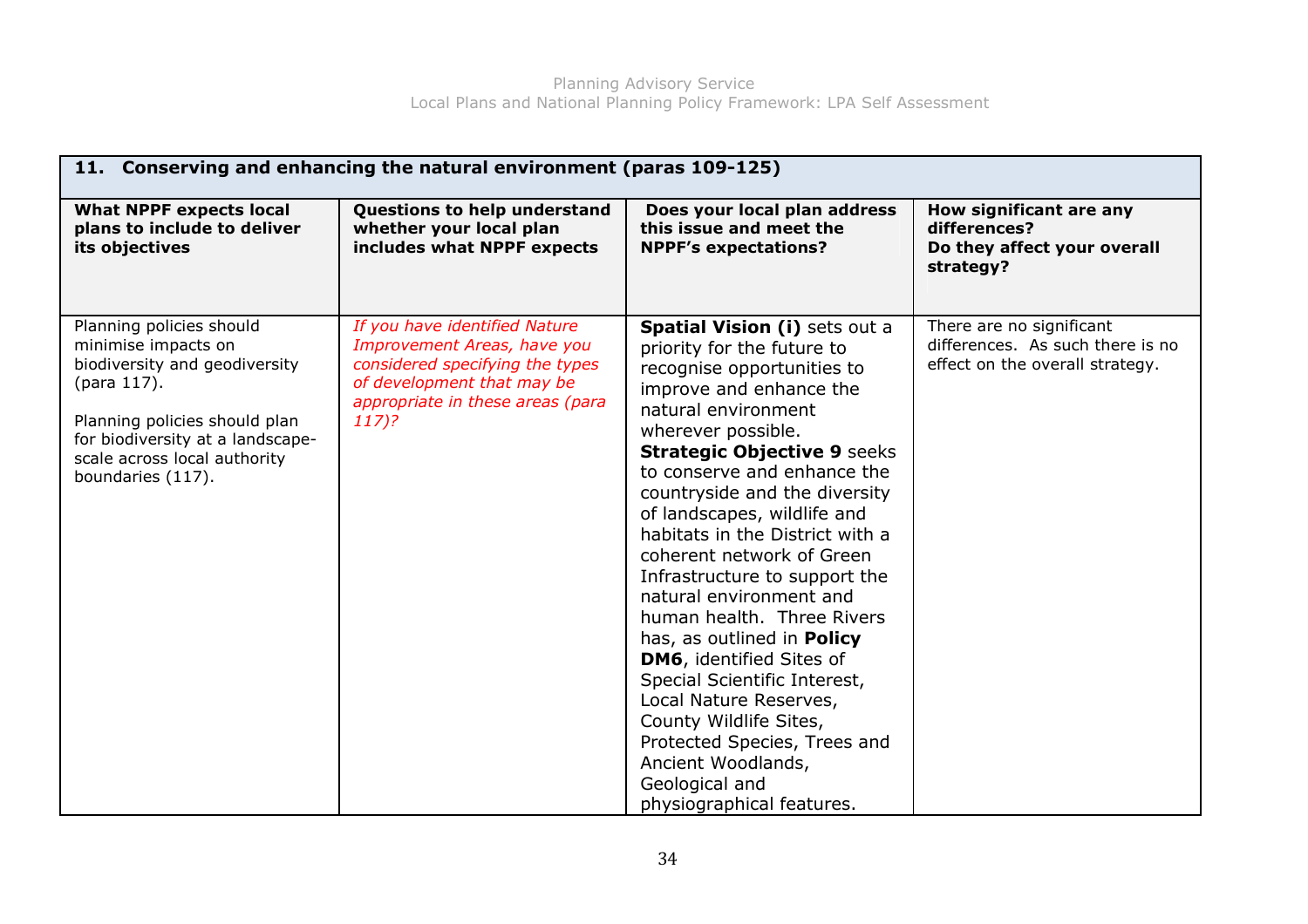|  | <b>Policy DM6</b> seeks to<br>conserve and enhance these<br>interests where possible. |  |
|--|---------------------------------------------------------------------------------------|--|
|  |                                                                                       |  |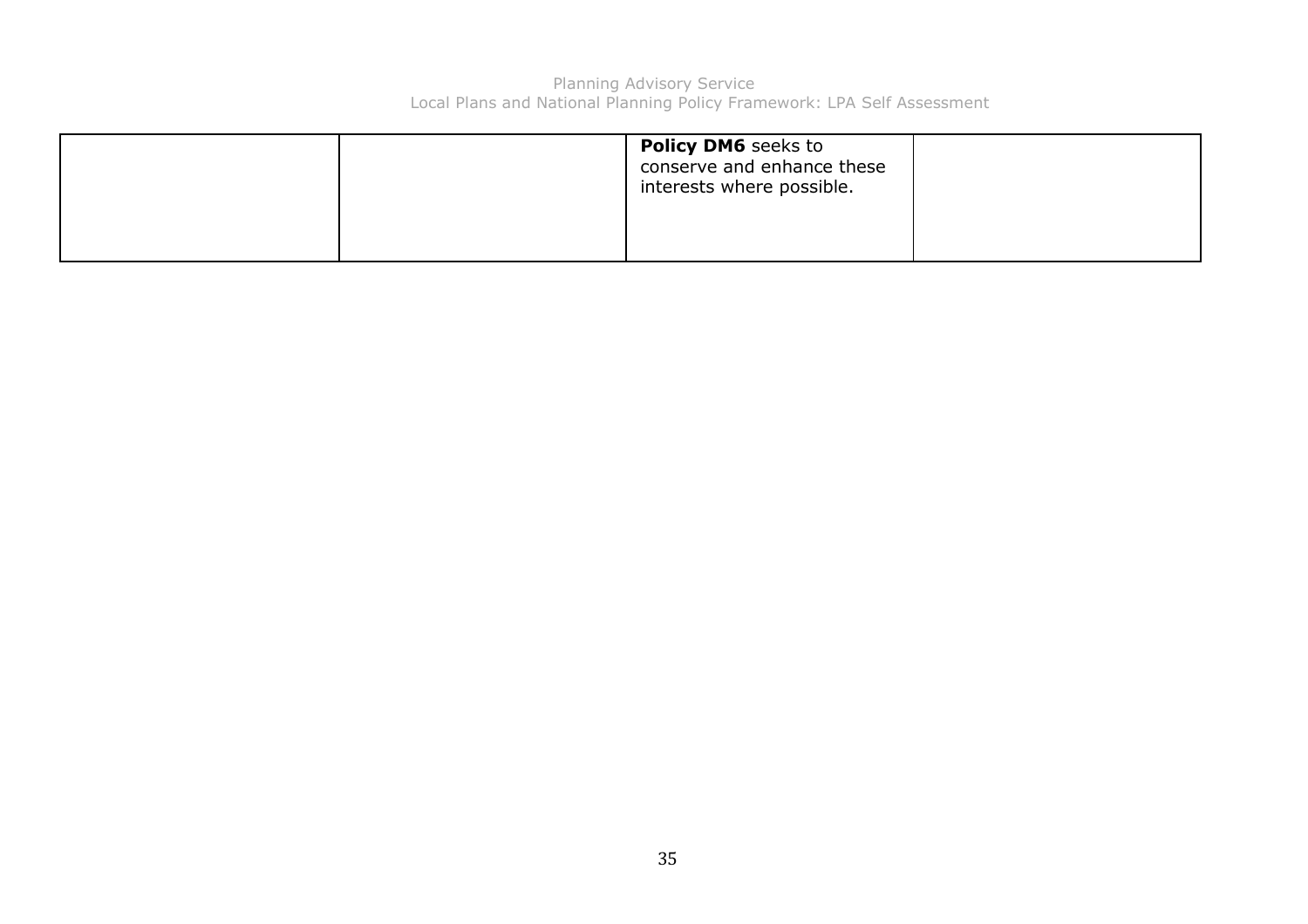| 12. Conserving and enhancing the historic environment (paras $126 - 141$ )                                                              |  |  |  |
|-----------------------------------------------------------------------------------------------------------------------------------------|--|--|--|
| There are no new or<br>significantly different<br>requirements for the policy<br>content of local plans in this<br>section of the NPPF. |  |  |  |